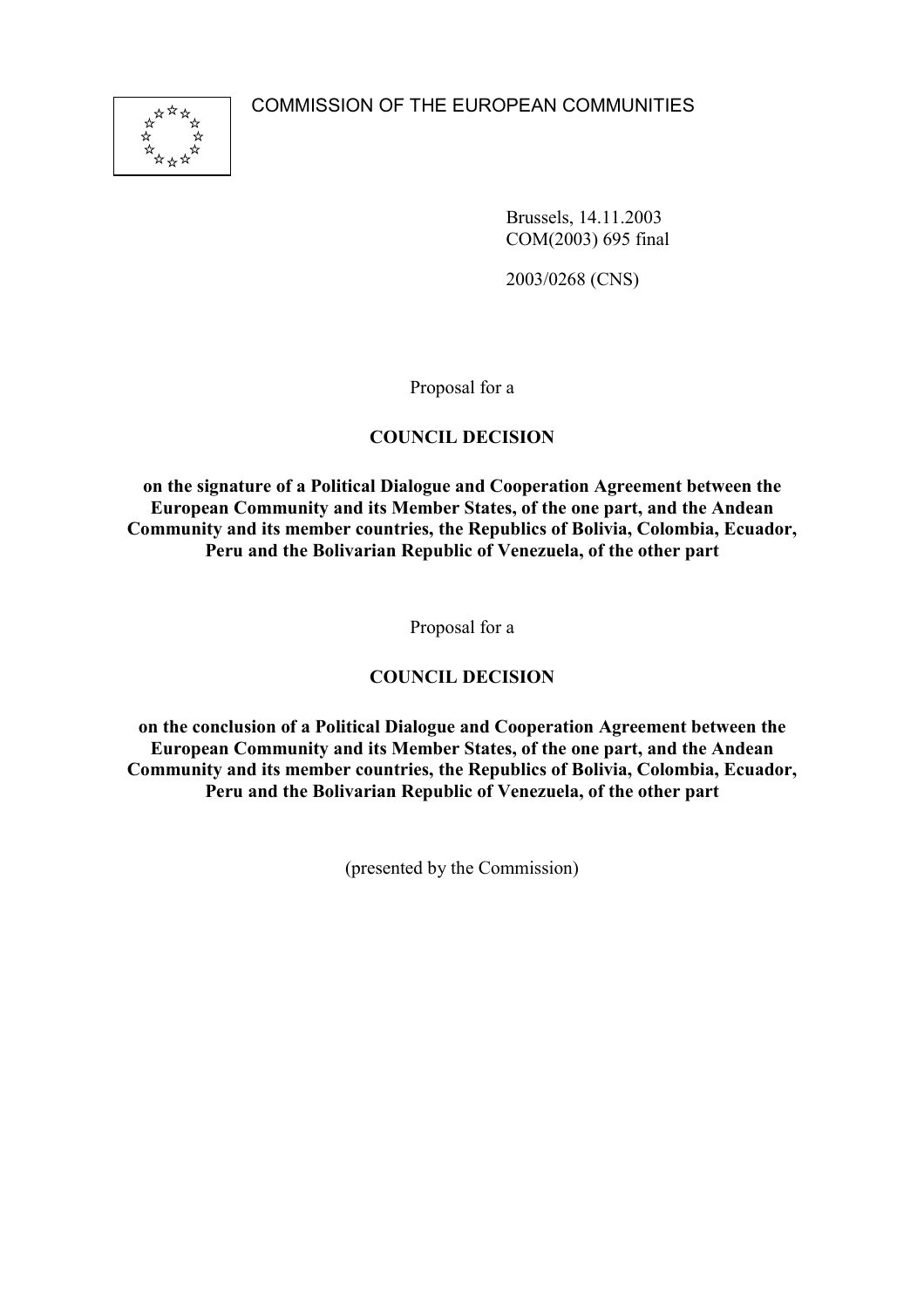## **EXPLANATORY MEMORANDUM**

- 1. The attached proposals constitute the legal instruments for the signature and conclusion of a Political Dialogue and Cooperation Agreement between the European Community and its Member States and the Andean Community and its member countries, the Republics of Bolivia, Colombia, Ecuador, Peru and Venezuela:
	- (i) Proposal for a Council Decision on the signature of the Agreement;
	- (ii) Proposal for a Council Decision on the conclusion of the Agreement.
- 2. The European Union and the Andean Community enjoy a comprehensive relationship that encompasses political dialogue based on the Rome Declaration of 1996, a broad cooperation framework and a favourable trade regime (GSP drugs).

Cooperation with the Andean Community is currently carried out in the context of the 1993 Framework Cooperation Agreement. Historically, this cooperation has focused on human rights and democracy, integrated rural development, social development and regional integration.

- 3. At the European Union-Latin America and the Caribbean Summit held in Madrid on 16/17 May 2002, the Heads of State and Government of the European Union and the Andean Community and its member countries (Bolivia, Colombia, Ecuador, Peru and The Bolivarian Republic of Venezuela) decided to negotiate a Political Dialogue and Cooperation Agreement between the two regions. The draft Negotiating Directives for this Agreement were submitted to the Council in December 2002 and approved by the Council on 18 March 2003. The first round of negotiations was held in Brussels from 6 to 8 May 2003 and the second and concluding round of negotiations was held in Quito on 14/15 October 2003, on which occasion the text of the Agreement was initialled by the negotiators of both sides.
- 4. The new EU-Andean Community Agreement focuses solely on political dialogue and cooperation and does not contain a trade component. The main objectives of the Agreement are to: a) strengthen EU-Andean Community relations by developing political dialogue and reinforcing cooperation, and b) create the conditions under which, building on the outcome of the Doha Work Programme, a feasible and mutually beneficial Association Agreement, including a free trade agreement, could be negotiated between the parties.

The new Agreement institutionalises and strengthens the political Dialogue based until now on an informal arrangement known as the Rome Declaration (1996) and broadens cooperation to include new areas such as human rights, conflict prevention, migration as well as the fight against drugs and terrorism. Special emphasis is placed on cooperation in support of the process of regional integration in the Andean Community. The Agreement builds upon and will replace the existing 1993 Framework Cooperation Agreement between the two regions as well as the Rome Declaration when it comes into effect after ratification by both parties.

5. The Commission has judged the results of the negotiations to be satisfactory and requests the Council: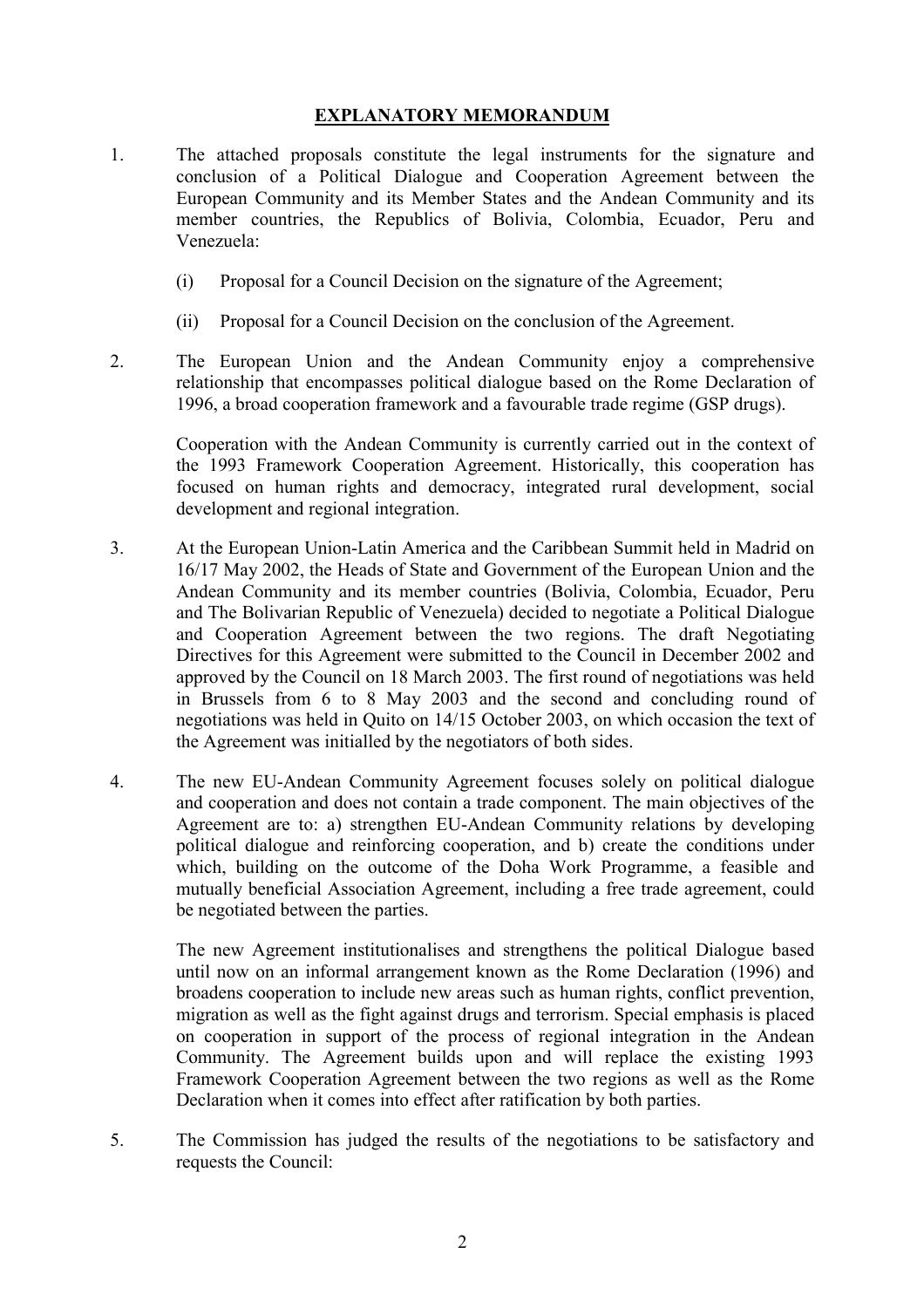- to authorise the signature, on behalf of the European Community, of the Political Dialogue and Cooperation Agreement between the European Community and its Member States and the Andean Community and its member countries, the Republics of Bolivia, Colombia, Ecuador, Peru and The Bolivarian Republic of Venezuela; and
- to conclude the Political Dialogue and Cooperation Agreement with the Andean Community and its member countries, the Republics of Bolivia, Colombia, Ecuador, Peru and The Bolivarian Republic of Venezuela, on behalf of the European Community.

The European Parliament will be called upon to give its opinion on this agreement.

The Member States are also Parties to the Agreement, which therefore needs to be approved by them according to their internal procedures.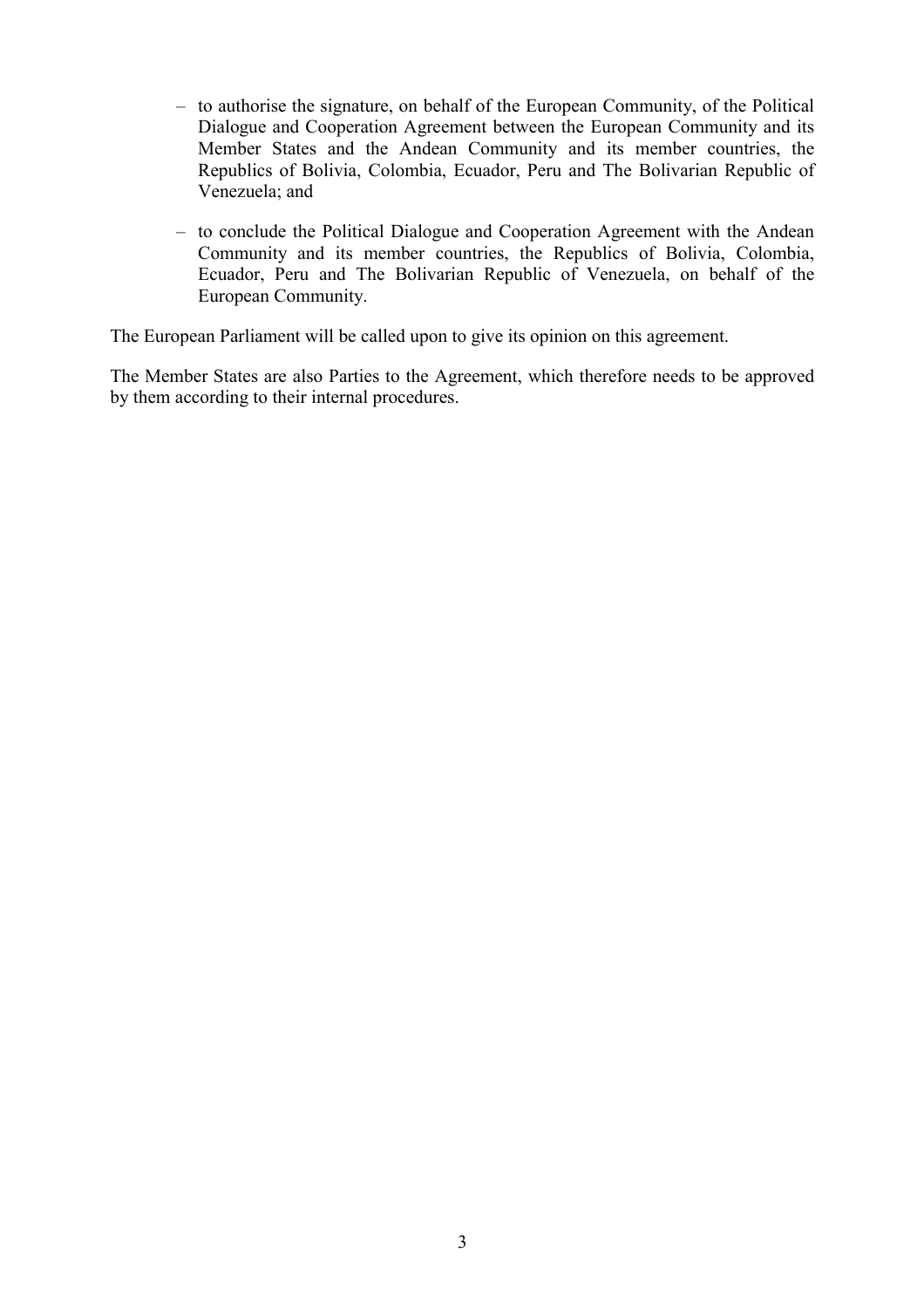#### Proposal for a

# **COUNCIL DECISION**

# **on the signature of a Political Dialogue and Cooperation Agreement between the European Community and its Member States, of the one part, and the Andean Community and its member countries, the Republics of Bolivia, Colombia, Ecuador, Peru and the Bolivarian Republic of Venezuela, of the other part**

THE COUNCIL OF THE EUROPEAN UNION,

Having regard to the Treaty establishing the European Community, and in particular Article 181 in conjunction with the first sentence of the first subparagraph of Article 300(2) thereof,

Having regard to the proposal from the Commission<sup>1</sup>,

Whereas:

- (1) On 18 March 2003 the Council authorised the Commission to open negotiations for a Political Dialogue and Cooperation Agreement between the European Community and its Member States, of the one part, and the Andean Community and its member countries, the Republics of Bolivia, Colombia, Ecuador, Peru and the Bolivarian Republic of Venezuela, of the other part.
- (2) These negotiations have been concluded and the Agreement was initialled in Quito on 15 October 2003.
- (3) Subject to its possible conclusion at a later date, the Political Dialogue and Cooperation Agreement should be signed on behalf of the Community,

HAS DECIDED AS FOLLOWS:

# *Sole Article*

The President of the Council is hereby authorised to designate the person(s) empowered to sign, on behalf of the European Community, the Political Dialogue and Cooperation Agreement between the European Community and its Member States, of the one part, and the Andean Community and its member countries, the Republics of Bolivia, Colombia, Ecuador, Peru and the Bolivarian Republic of Venezuela, of the other part. The text of the Agreement is attached to this Decision.

Done at Brussels,

 $\overline{a}$ 

*For the Council The President*

 $1$  OJ C [...] [...], p. [...]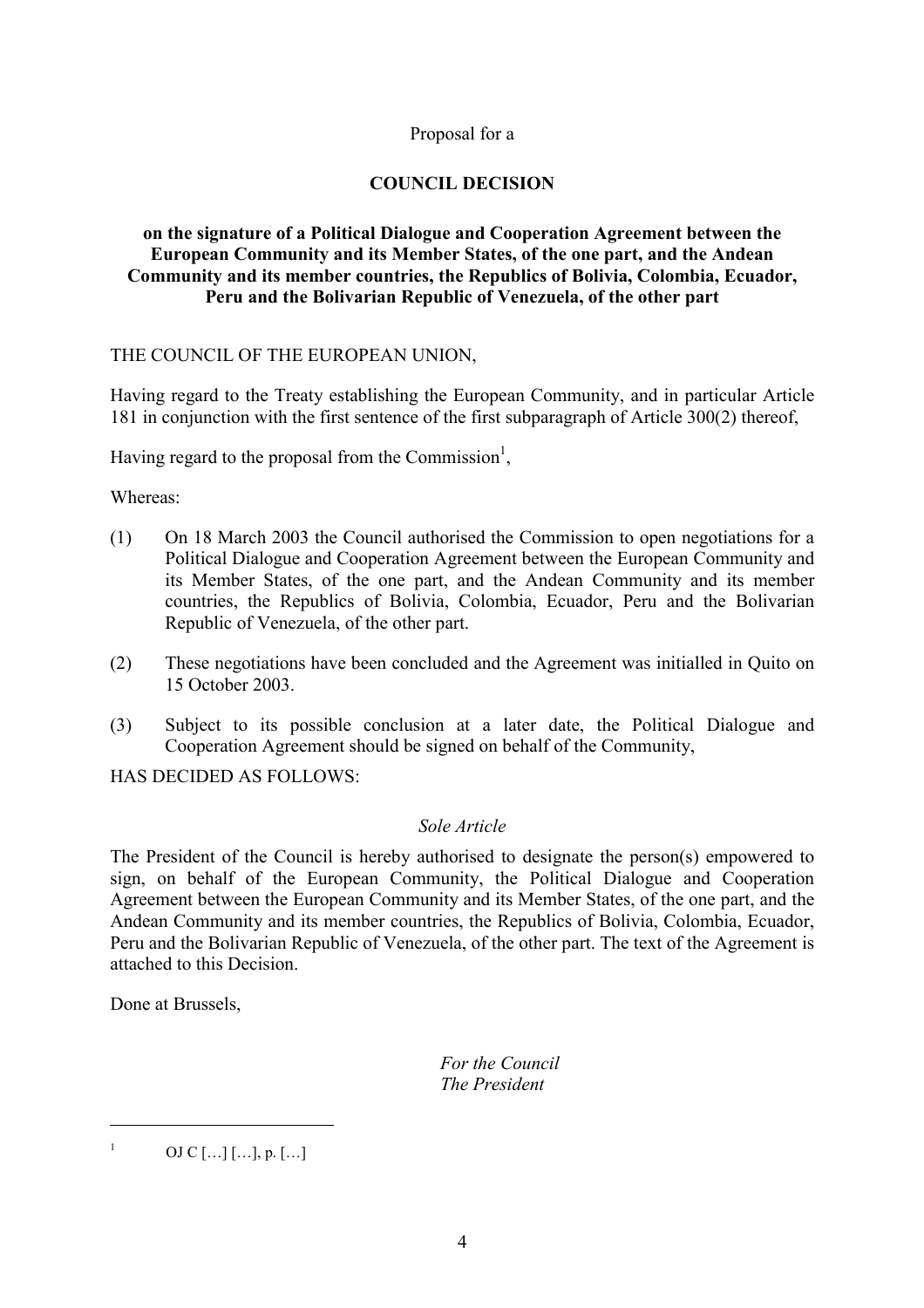#### 2003/0268 (CNS)

#### Proposal for a

# **COUNCIL DECISION**

**on the conclusion of a Political Dialogue and Cooperation Agreement between the European Community and its Member States, of the one part, and the Andean Community and its member countries, the Republics of Bolivia, Colombia, Ecuador, Peru and The Bolivarian Republic of Venezuela, of the other part**

## THE COUNCIL OF THE EUROPEAN UNION,

Having regard to the Treaty establishing the European Community, and in particular Article 181 in conjunction with the first sentence of the first subparagraph of Article 300(2) and the first subparagraph of Article 300(3) thereof,

Having regard to the proposal from the Commission<sup>2</sup>,

Having regard to the opinion of the European Parliament<sup>3</sup>,

Whereas:

- (1) The Political Dialogue and Cooperation Agreement between the European Community and its Member States and the Andean Community and its member countries, the Republics of Bolivia, Colombia, Ecuador, Peru and Venezuela was signed on behalf of the European Community in  $[\dots]$  on  $[\dots]$ .
- (2) This Agreement should be approved,

HAS DECIDED AS FOLLOWS :

#### *Sole Article*

- 1. The Political Dialogue and Cooperation Agreement between the European Community and its Member States, of the one part, and the Andean Community and its member countries, the Republics of Bolivia, Colombia, Ecuador, Peru and the Bolivarian Republic of Venezuela, of the other part, is hereby approved on behalf of the European Community.
- 2. The text of the Agreement is attached to this Decision.

Done at Brussels,

 $\overline{a}$ 

*For the Council The President*

<sup>2</sup> OJ C [...] [...], p. [...]<br>3 OJ C [...] [...], p. [...]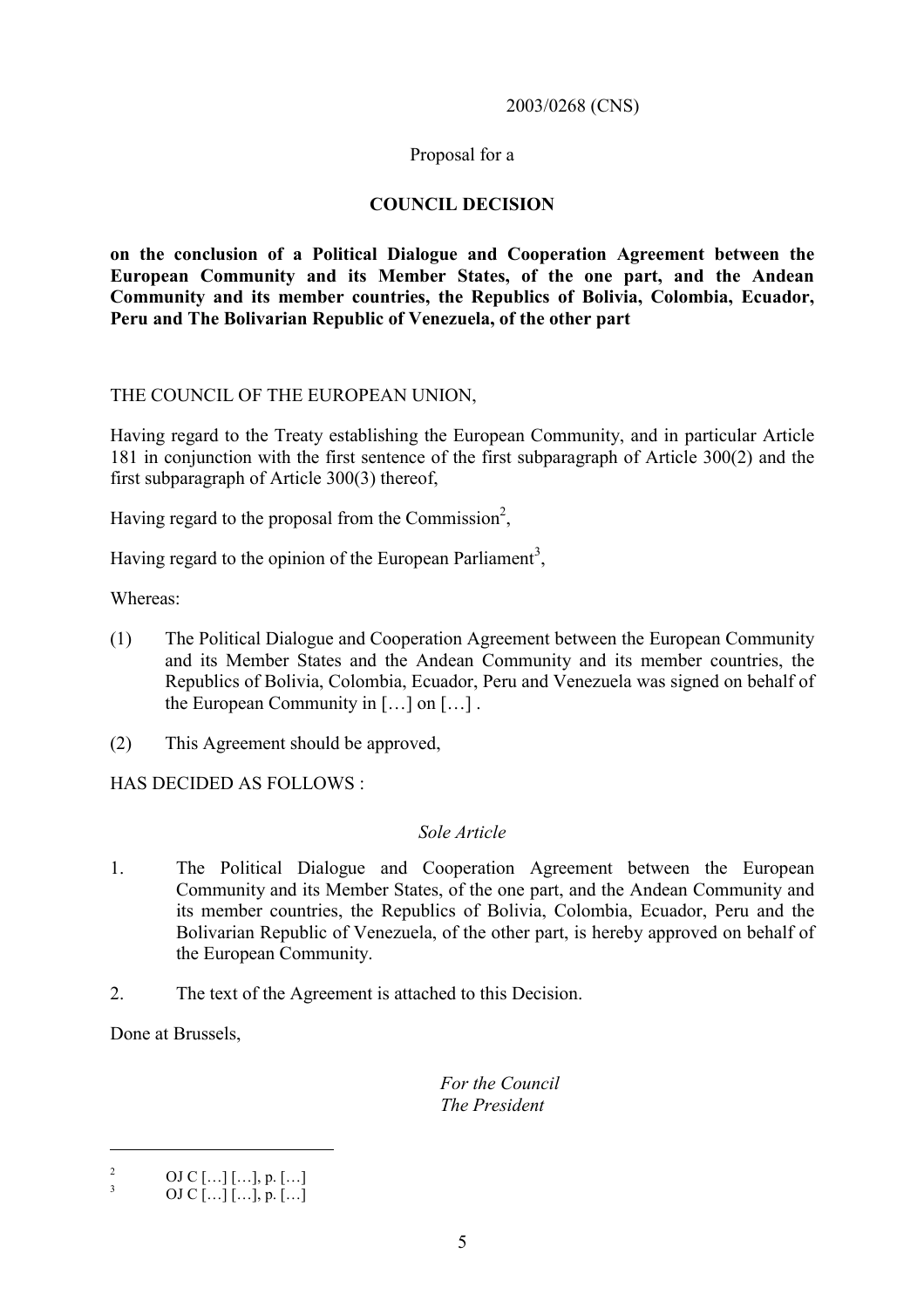## **POLITICAL DIALOGUE AND COOPERATION AGREEMENT**

**between the European Community and its Member States, of the one part, and the Andean Community and its Member countries (Bolivia, Colombia, Ecuador, Peru and Venezuela), of the other part**

THE KINGDOM OF BELGIUM,

THE KINGDOM OF DENMARK,

THE FEDERAL REPUBLIC OF GERMANY,

THE HELLENIC REPUBLIC,

THE KINGDOM OF SPAIN,

THE FRENCH REPUBLIC,

IRELAND,

THE ITALIAN REPUBLIC,

THE GRAND DUCHY OF LUXEMBOURG,

THE KINGDOM OF THE NETHERLANDS,

THE REPUBLIC OF AUSTRIA,

THE PORTUGUESE REPUBLIC,

THE REPUBLIC OF FINLAND,

THE KINGDOM OF SWEDEN,

THE UNITED KINGDOM OF GREAT BRITAIN AND NORTHERN IRELAND,

Contracting Parties to the Treaty establishing the European Community and the Treaty on European Union, hereinafter referred to as the 'Member States', and

THE EUROPEAN COMMUNITY

of the one part,

and

THE ANDEAN COMMUNITY AND ITS MEMBER COUNTRIES,

THE REPUBLIC OF BOLIVIA,

THE REPUBLIC OF COLOMBIA,

THE REPUBLIC OF ECUADOR,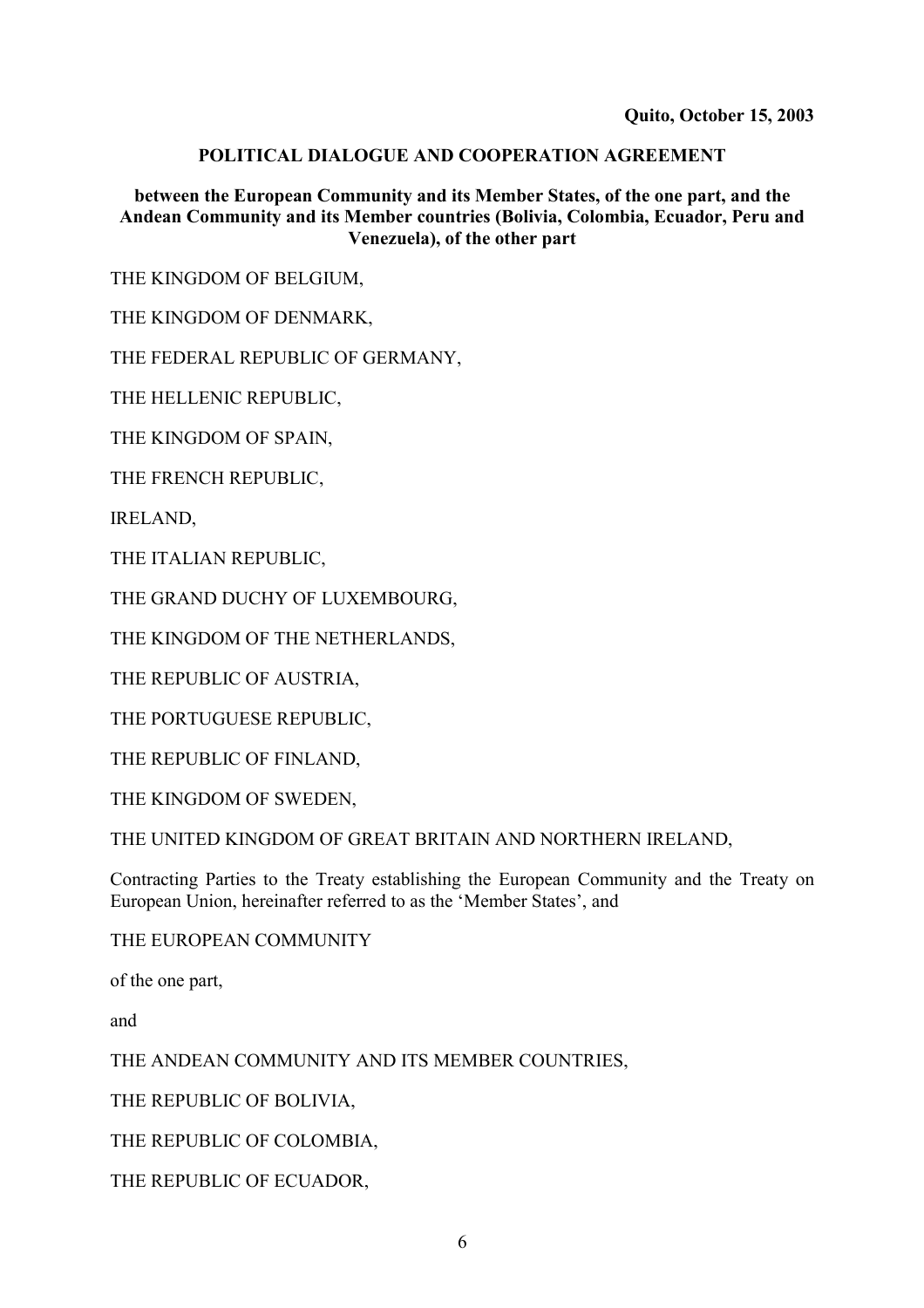# THE REPUBLIC OF PERU,

#### THE BOLIVARIAN REPUBLIC OF VENEZUELA,

of the other part,

CONSIDERING the traditional historical and cultural links between the Parties and the desire to strengthen their relations, building on the existing mechanisms that govern relations between the Parties;

CONSIDERING that this new Political Dialogue and Cooperation Agreement should mean a qualitative advance in the depth and range of European Union and Andean Community relations, including new areas of interest of both Parties;

REAFFIRMING their respect for democratic principles and fundamental human rights as set out in the Universal Declaration of Human Rights and for international humanitarian law;

RECALLING their commitment to the principles of the rule of law and good governance;

CONVINCED of the importance of the fight against illicit drugs and related crimes, based on the principles of shared responsibility, comprehensiveness*,* balance and multilateralism;

HIGHLIGHTING their commitment to work together in pursuit of the objectives of poverty eradication, social justice and cohesion, equitable and sustainable development, including aspects of vulnerability to natural disasters, environmental conservation and protection and biodiversity, strengthening the respect for human rights, democratic institutions and good governance and the progressive integration of Andean countries into the world economy;

EMPHASISING the importance the Parties attach to the consolidation of the political dialogue on bilateral, regional and international issues of common interest as well as to the dialogue mechanisms, as already stated in the Joint Declaration on Political Dialogue between the European Union and the Andean Community signed in Rome on 30 June 1996;

HIGHLIGHTING the need to strengthen the programme of cooperation governed by the Framework Agreement on Cooperation between the European Economic Community and the Cartagena Agreement and its member countries, namely the Republic of Bolivia, the Republic of Colombia, the Republic of Ecuador, the Republic of Peru and the Republic of Venezuela, as signed in 1993, (hereinafter referred to as the "1993 Framework Cooperation Agreement");

RECOGNISING the need to deepen the process of regional integration, trade liberalisation and economic reform within the Andean Community and to step up efforts towards conflict prevention in order to establish the Andean Peace Zone, in line with the Lima Commitment, Andean Charter for Peace and Security, Limit and Control of External Defence Expenditure;

AWARE of the need to promote sustainable development in the Andean region through a development partnership involving all relevant stakeholders, including organised civil society and the private sector, in line with the principles set out in the Monterrey Consensus and the Johannesburg Declaration, and its Plan for Implementation;

CONVINCED of the need to establish cooperation on migration, asylum and refugee issues;

EMPHASISING the will to cooperate in international forums;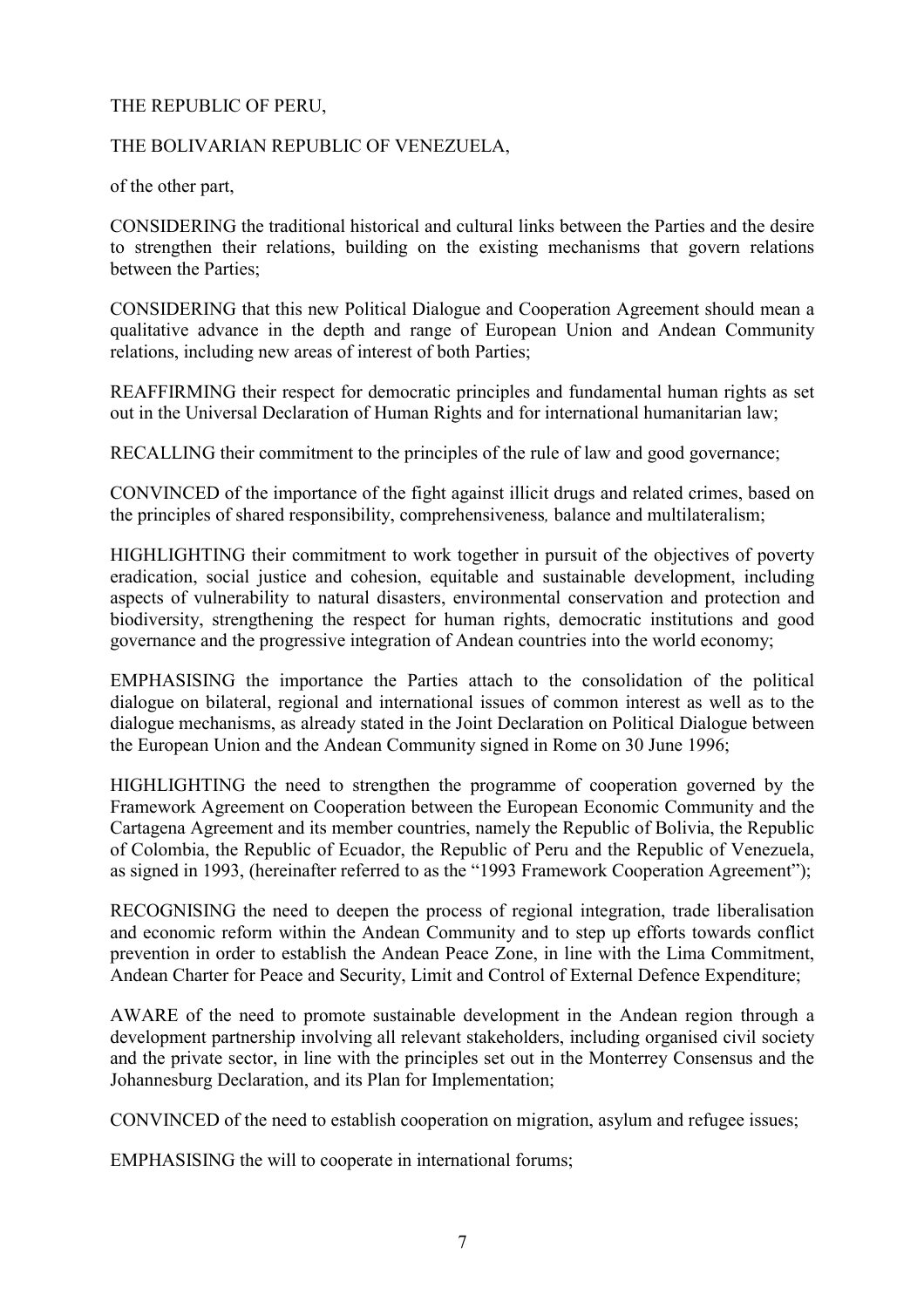AWARE of the need to consolidate European Union-Andean Community relations in order to reinforce the mechanisms supporting their relationship with a view to facing up to the new dynamics of international relations in a global and interdependent world;

BEARING IN MIND the strategic partnership developed between the European Union and Latin America and the Caribbean in the context of the 1999 Rio Summit and reaffirmed at the 2002 Madrid Summit; and

REITERATING in this framework the need to encourage the exchanges necessary to create the conditions for strengthened relations built on solid and mutually beneficial foundations between the European Union and the Andean Community;

HAVE DECIDED TO CONCLUDE THIS AGREEMENT:

# **TITLE I**

# **OBJECTIVES, NATURE AND SCOPE OF THE AGREEMENT**

#### *Article 1* **Principles**

1. Respect for democratic principles and fundamental human rights, as laid down in the Universal Declaration of Human Rights, as well as for the principle of the rule of law, underpins the internal and international policies of both Parties and constitutes an essential element of this Agreement.

2. The Parties confirm their commitment to the promotion of sustainable development and to helping to achieve the Millennium Development Goals.

3. The Parties reaffirm their attachment to the principles of good governance and the fight against corruption.

# *Article 2* **Objectives and Scope**

1. The Parties confirm their joint objective of strengthening and deepening their relations in all fields covered by this Agreement by developing their political dialogue and reinforcing their cooperation.

2. The Parties confirm their joint objective of working towards creating conditions under which, building on the outcome of the Doha Work Programme, a feasible and mutually beneficial Association Agreement, including a Free Trade Agreement, could be negotiated between them.

3. Implementation of this Agreement should help to create these conditions by striving for political and social stability, deepening the regional integration process and reducing poverty within a sustainable development framework in the Andean Community.

4. This Agreement governs the political dialogue and cooperation between the Parties and contains the necessary institutional arrangements for its application.

5. The Parties undertake to periodically assess progress, taking account of progress achieved before the entry into force of the Agreement.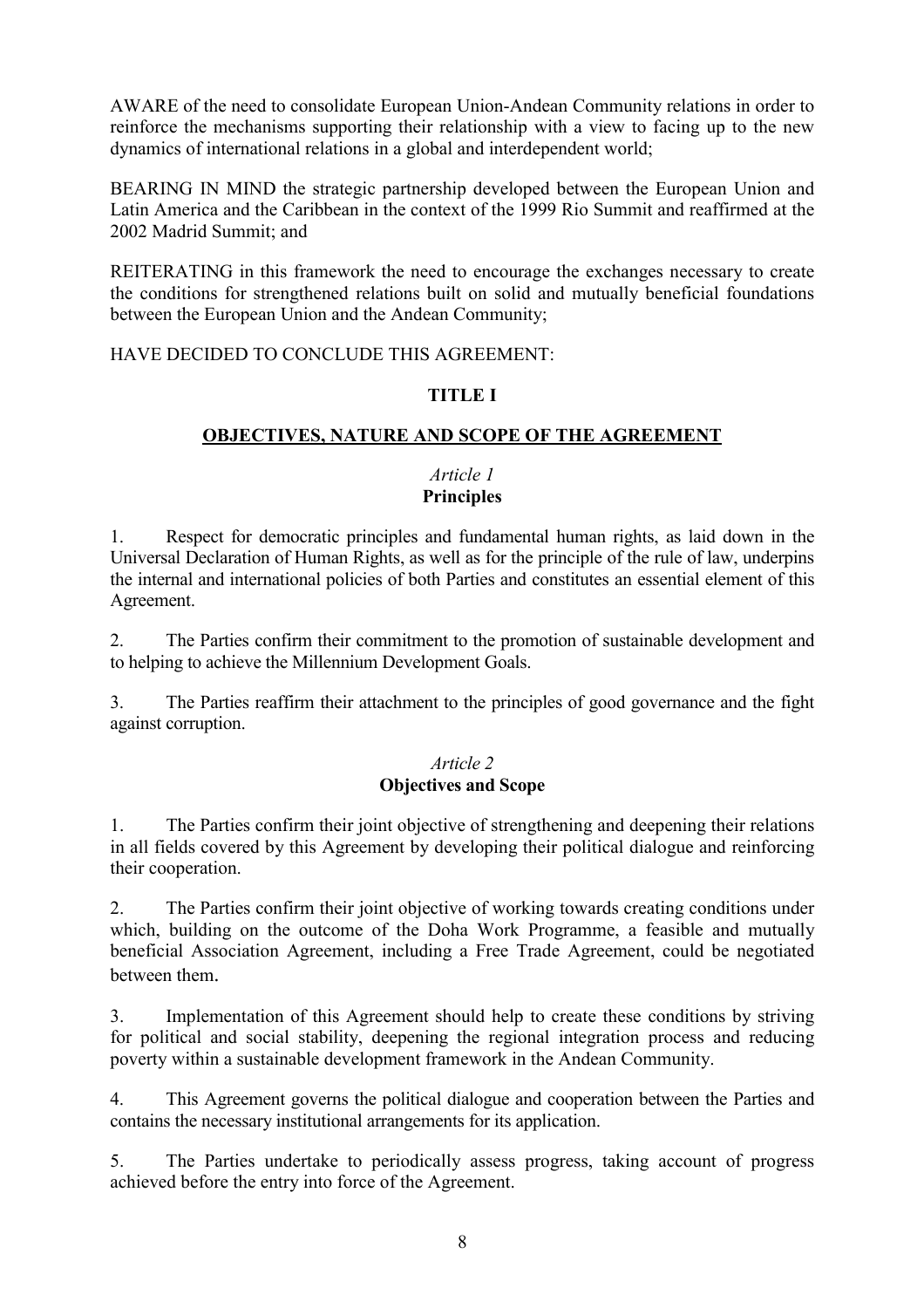#### **TITLE II**

#### **POLITICAL DIALOGUE**

# *Article 3* **Objectives**

1. The Parties agree to reinforce their regular political dialogue on the basis of the principles set out in the Framework Cooperation Agreement of 1993 and the Rome Declaration of 1996 between the Parties.

2. The Parties agree that political dialogue shall cover all aspects of mutual interest and any other international issue. It shall prepare the way for new initiatives for pursuing common goals and establishing common ground in areas such as security, regional development and stability, conflict prevention and resolution, human rights, ways of strengthening democratic governance, the fight against corruption, sustainable development, illegal migration, counter-terrorism and the global problem of illicit drugs, including chemical precursors, asset laundering and the trafficking of small and light weapons in all its aspects. It shall also provide a basis for initiatives to be taken and support efforts to develop initiatives, including cooperation, and actions throughout the Latin American region.

3. The Parties agree that political dialogue shall enable a broad exchange of information and shall provide a forum for joint initiatives at international level.

# *Article 4*

## **Mechanisms**

The Parties agree that their political dialogue shall be conducted:

- (a) where appropriate and agreed by both Parties, at Heads of State or Government level;
- (b) at ministerial level;
- (c) at senior-official level;
- (d) at working level;

and shall make maximum use of diplomatic channels.

# *Article 5* **Cooperation in the field of foreign and security policy**

The Parties shall, as far as possible, cooperate in the field of foreign and security policy and coordinate their positions and take joint initiatives in the appropriate international forums.

#### **TITLE III**

#### **COOPERATION**

*Article 6* **Objectives**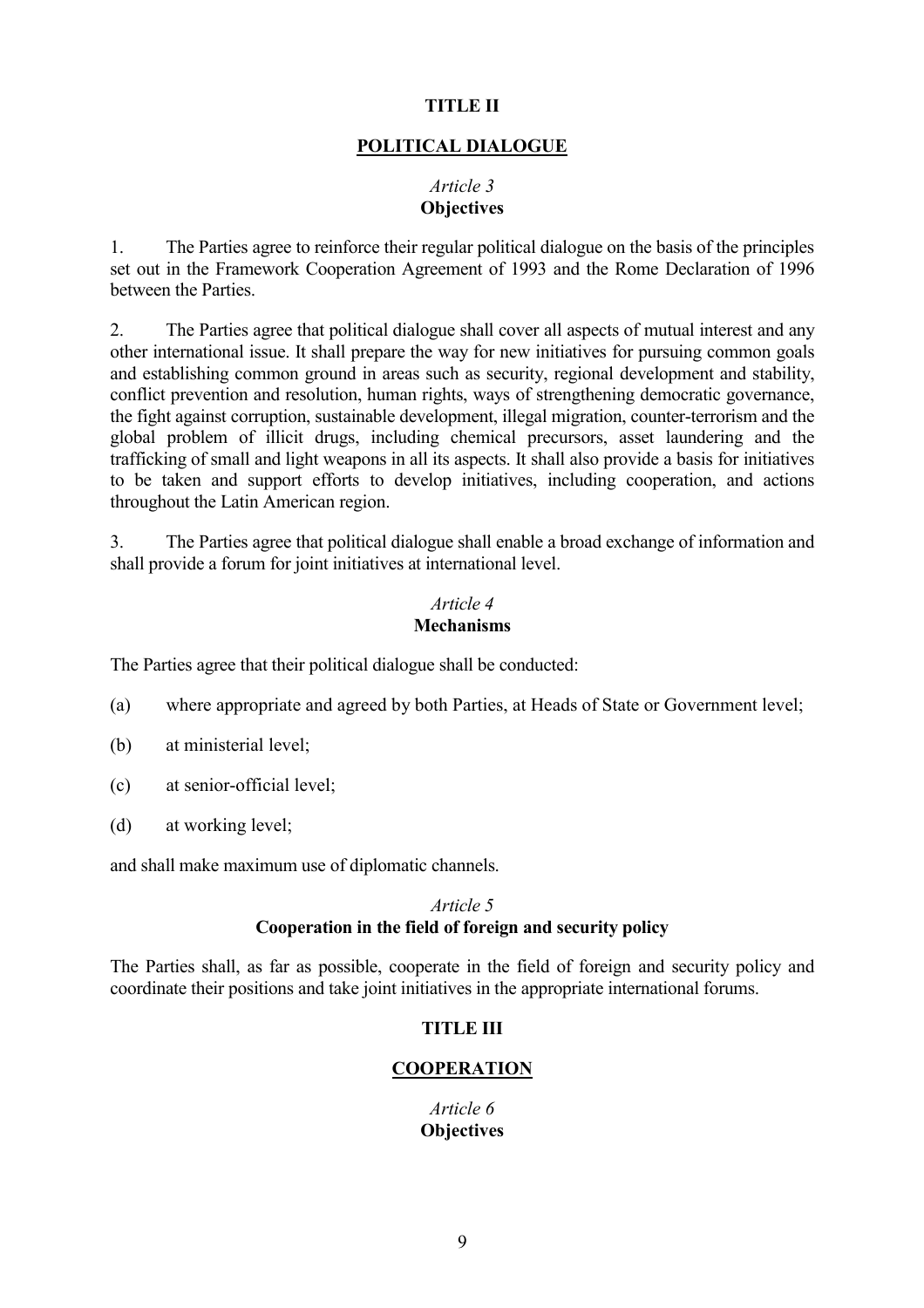1. The Parties agree that the cooperation foreseen in the 1993 Framework Cooperation Agreement shall be strengthened and broadened to other areas. It shall focus on the following objectives:

- (a) strengthening of peace and security;
- (b) promotion of political and social stability through the strengthening of democratic governance and respect for human rights;
- (c) deepening of the process of regional integration among the countries within the Andean region with a view to contributing to their social, political and economic development, including productive capacity building and the strengthening of their export capacity;
- (d) poverty reduction, generation of greater social and regional cohesion, promotion of more equitable access to social services and the rewards of economic growth, ensuring an appropriate balance between economic, social and environmental components in a sustainable development context.

2. The Parties agree that cooperation shall take account of cross-cutting aspects relating to economic and social development, including issues such as gender, respect for indigenous populations, natural disaster prevention and response, environmental conservation and protection, and biodiversity, and foster research and technological development. Regional integration shall also be considered as a cross-cutting theme and in that regard cooperation actions at national level should be compatible with the process of regional integration.

3. The Parties agree that measures aimed at contributing to regional integration in the Andean region and strengthening inter-regional relations between the Parties shall be encouraged.

# *Article 7*

# **Means**

The Parties agree that cooperation shall be implemented by means of technical assistance, studies, training, exchanges of information and expertise, meetings, seminars, research projects, infrastructure development, use of new financial mechanisms or any other means agreed by the Parties in the context of cooperation, the objectives pursued and the means available, in conformity with the norms and regulations that apply to this cooperation.

#### *Article 8*

# **Cooperation in the field of human rights, democracy and good governance**

The Parties agree that cooperation in this field shall actively support governments and representatives of organised civil society through actions, in particular in the following areas:

- (a) promotion of human rights, the democratic process and good governance, including the management of electoral processes;
- (b) strengthening of the rule of law and the good and transparent management of public affairs, including the fight against corruption at local, regional and national levels;
- (c) guaranteeing an independent and efficient judicial system;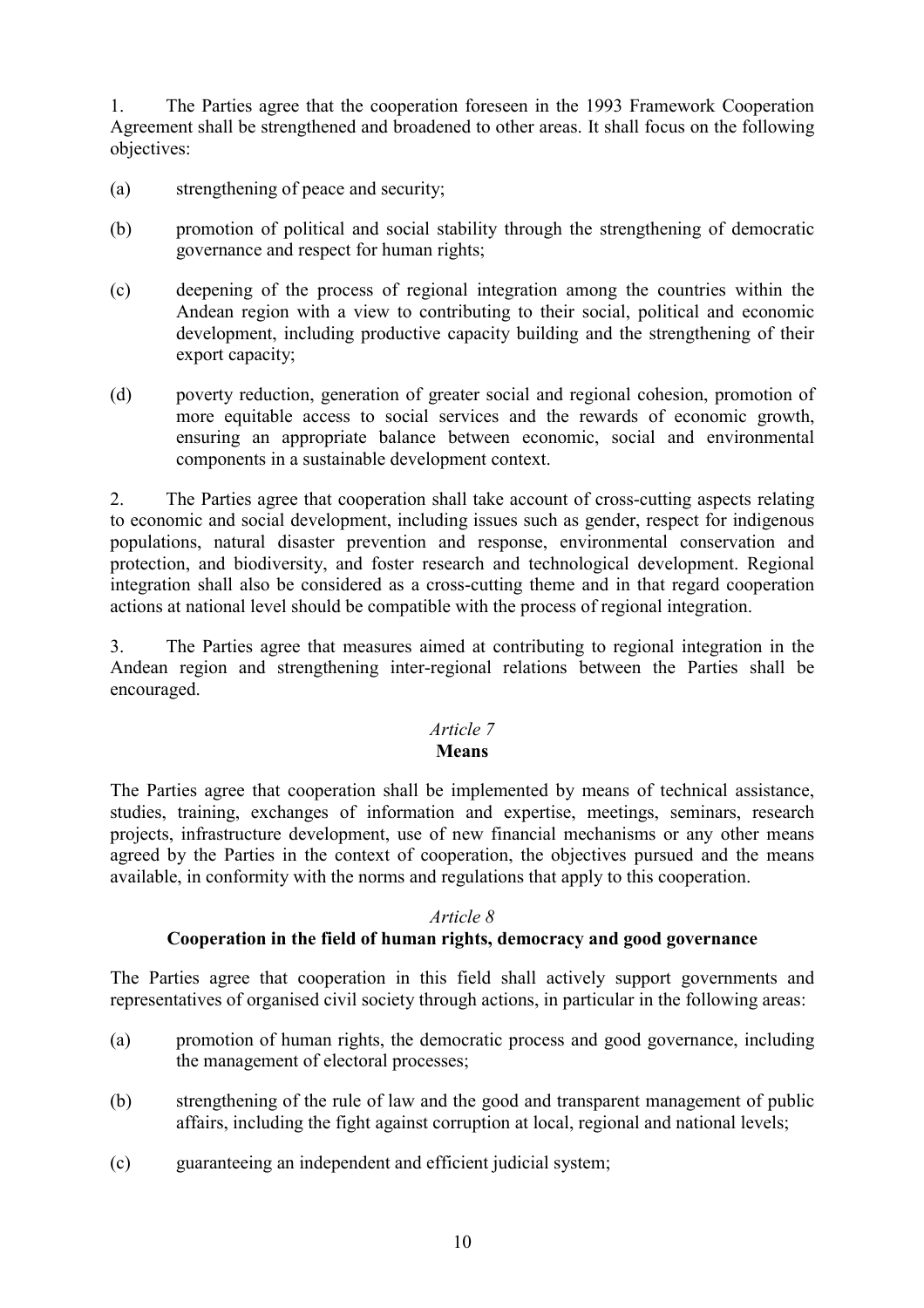(d) implementation and dissemination of the Andean Charter for the Promotion and Protection of Human Rights.

## *Article 9*

# **Cooperation in the field of conflict prevention**

1. The Parties agree that cooperation in this field shall promote and sustain a comprehensive peace policy, including the prevention and resolution of conflicts. This policy shall be based on the principle of commitment and participation of society and shall focus primarily on developing regional, subregional and national capacities. It shall ensure equal political, economic, social and cultural opportunity for all segments of society, reinforce democratic legitimacy, promote social cohesion and the effective management of public affairs, establish effective mechanisms for peaceful conciliation of interests of different groups, and encourage an active and organised civil society.

2. Cooperation activities may include, among others, the provision of support to mediation, negotiation and reconciliation processes, the regional management of shared natural resources, disarmament, demobilisation and social reinsertion of former members of illegal armed groups, efforts in the area of child soldiers (as defined in the United Nations Convention on the Rights of the Child), measures to combat antipersonnel mines, training programmes on the issue of border controls, as well as support for the enforcement and dissemination of the Commitment of Lima, Andean Charter for Peace and Security, Limitation and Control of External Defence Expenditure.

3. The Parties shall also cooperate in the field of prevention and combat of illegal traffic in small arms and light weapons with the aim, among others, of coordinating actions to strengthen legal and institutional cooperation, as well as collecting and destroying illicit small arms and light weapons in civilian hands.

# *Article 10*

# **Cooperation in the field of modernisation of the state and public administration**

1. The Parties agree that the objective of cooperation in this field shall be to modernise public administration in the Andean countries, including supporting the processes of decentralisation and organisational changes resulting from the process of Andean integration. In general, the aim shall be to increase organisational efficiency, ensure transparent management of public resources and accountability and improve the legal and institutional framework, based on best practices of both parties and taking advantage of the experience gained through the development of policies and instruments in the European Union.

2. This cooperation may include, among other things, programmes aimed at building capacities for policy design and implementation (public service delivery, budget composition and execution, prevention of and fight against corruption, and organised civil society involvement) and reinforcing judiciary systems.

# *Article 11* **Cooperation in the field of regional integration**

1. The Parties agree that cooperation in this field shall reinforce the process of regional integration within the Andean Community, in particular the development and implementation of its common market.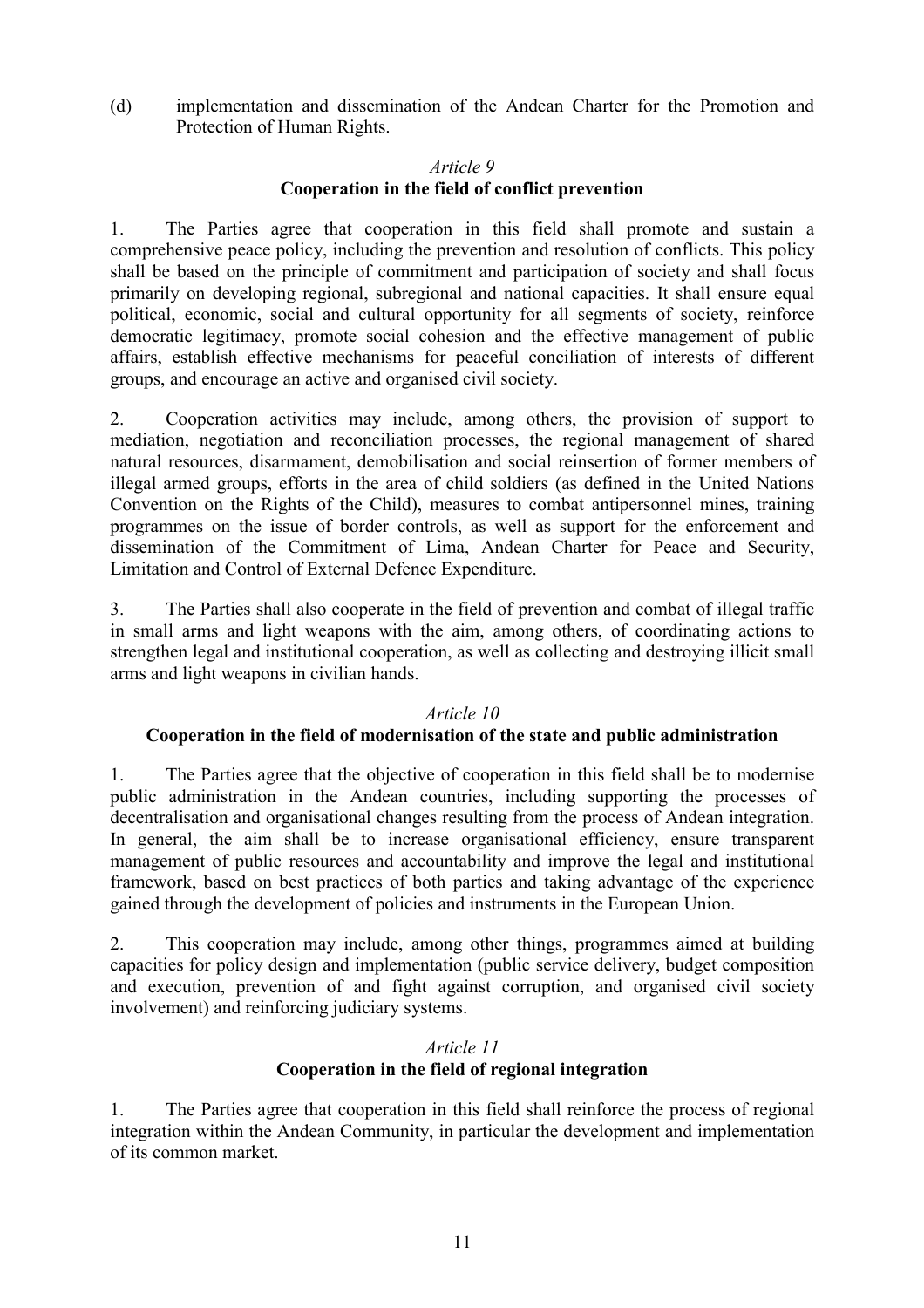2. Cooperation shall support the development and strengthening of common institutions in the Member countries of the Andean Community and promote closer relations between the institutions concerned. It shall strengthen institutional exchanges on issues of integration, broadening and deepening reflection on the following fields: analysis and promotion of integration; publications; graduate studies in integration; scholarships; and internships.

3. Cooperation shall also promote the development of common policies and the harmonisation of the legal framework, including sectoral policies such as trade, customs, energy, transport, communications, environment and competition, as well as the coordination of macroeconomic policies in areas such as monetary policy, fiscal policy and public finance.

4. More specifically, it may include, but not be limited to, the provision of trade-related technical assistance for:

- (a) the consolidation and implementation of the Andean customs union;
- (b) the reduction and elimination of obstacles to the development of intra-regional trade;
- (c) the simplification, modernisation, harmonisation and integration of customs and transit regimes and provision of support in terms of development of legislation, norms and professional training; and
- (d) the establishment of an intra-regional common market covering free movement of goods, services, capital and people, as well as other complementary measures required to guarantee its full implementation.

5. The Parties further agree that the Andean policies regarding border integration and development are an essential element for the strengthening and consolidation of the subregional and regional integration process.

# *Article 12*

# **Regional cooperation**

The Parties agree to use all existing cooperation instruments to promote activities aimed at developing active and reciprocal cooperation between the European Union and the Andean Community and between Andean countries and other countries/regions in Latin America and the Caribbean in areas such as trade and investment promotion, environment, natural disaster prevention and response, research, energy, transport, communications infrastructure and regional development and land use planning.

# *Article 13*

#### **Trade cooperation**

In view of their common objective to work towards establishing the conditions under which, building upon the outcome of the Doha Work Programme, a feasible and mutually beneficial Association Agreement, including a Free Trade Agreement, could be negotiated between them, the Parties agree that cooperation in trade shall promote capacity-building of the Andean countries for increased competitiveness enabling a better participation in the European market and the world economy.

Given this objective, trade-related technical assistance should include activities in the field of trade facilitation and customs (such as simplification of procedures, modernisation of customs administrations and training of officials), technical standards, sanitary and phytosanitary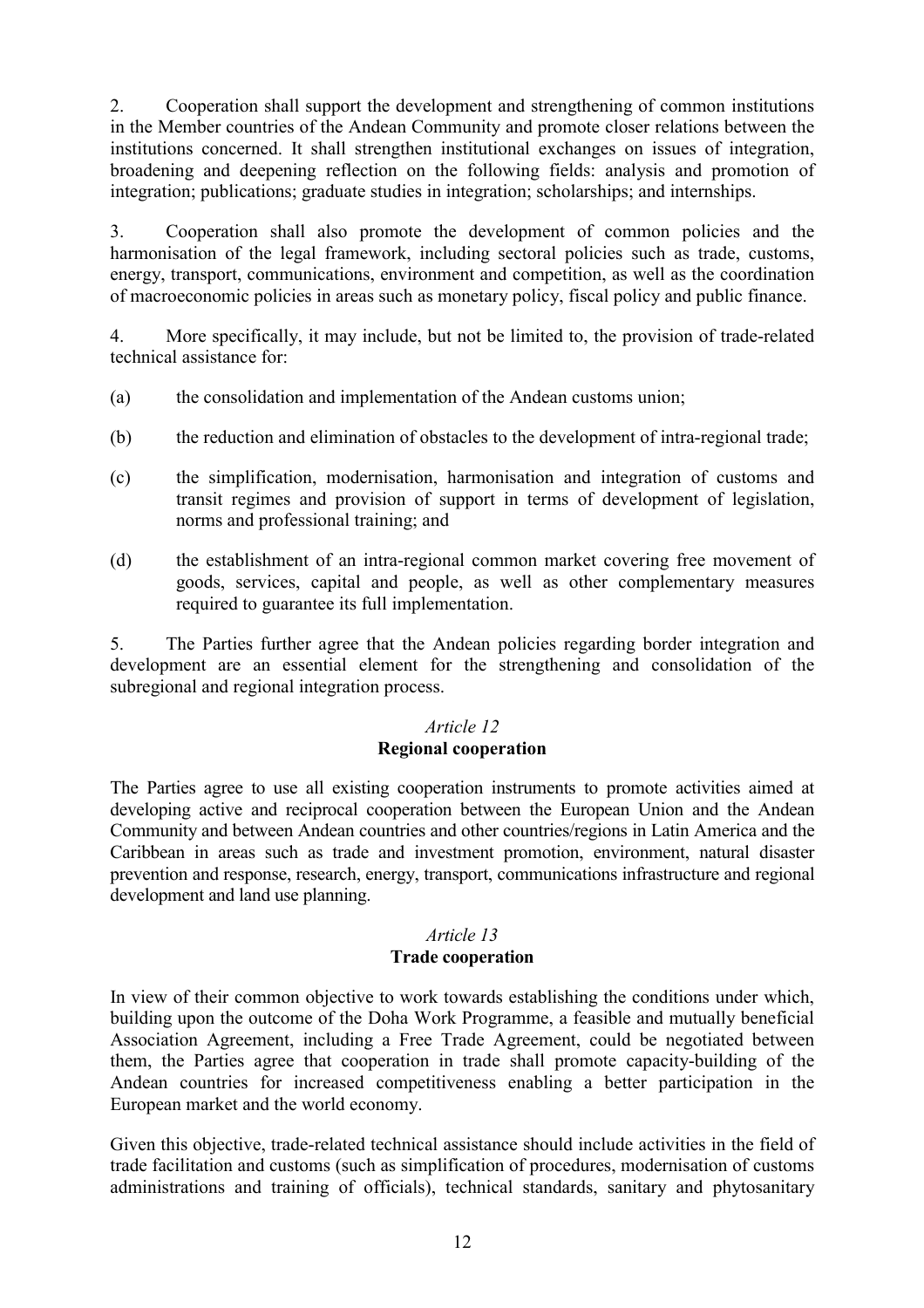measures, intellectual property rights, investment, services, government procurement, disputesettlement systems, etc. It shall foster the development and diversification of intra-regional trade to the highest possible level, and encourage the active participation of the Andean region in multilateral trade negotiations in the context of the World Trade Organisation.

Trade related technical assistance should also foster the identification and elimination of obstacles that prevent the development of trade.

An additional purpose may be to promote and support, among other things, the following activities:

- trade promotion activities, including adequate exchanges between enterprises from both sides;
- trade missions;
- market analysis;
- how best to adapt local production to the demand of external markets.

# *Article 14* **Cooperation in the field of services**

The Parties agree to strengthen their cooperation in the field of services, in conformity with the rules of General Agreement on Trade and Services (GATS), thereby reflecting the increasing importance of services for the development and diversification of their economies. Increased cooperation shall be aimed at improving the competitiveness of the Andean Community services sector and facilitating its increased participation in world trade in services in a manner consistent with sustainable development. The Parties shall identify the services sectors on which cooperation will centre. Activities shall be geared, among other things, to the regulatory environment, as well as to access to sources of capital and technology.

#### *Article 15*

## **Cooperation on intellectual property**

The Parties agree that cooperation in this field shall be aimed at promoting investment, technology transfer, dissemination of information, cultural and creative activities and related economic activities as well as access and benefits sharing. Both Parties undertake to grant, within their respective laws, regulations and policies, adequate and effective protection of intellectual property rights in accordance with the highest international standards.

## *Article 16* **Cooperation on public procurement**

The Parties agree that cooperation in this field shall aim to promote reciprocal, open, nondiscriminatory and transparent procedures for respective government and public sector procurement at all levels.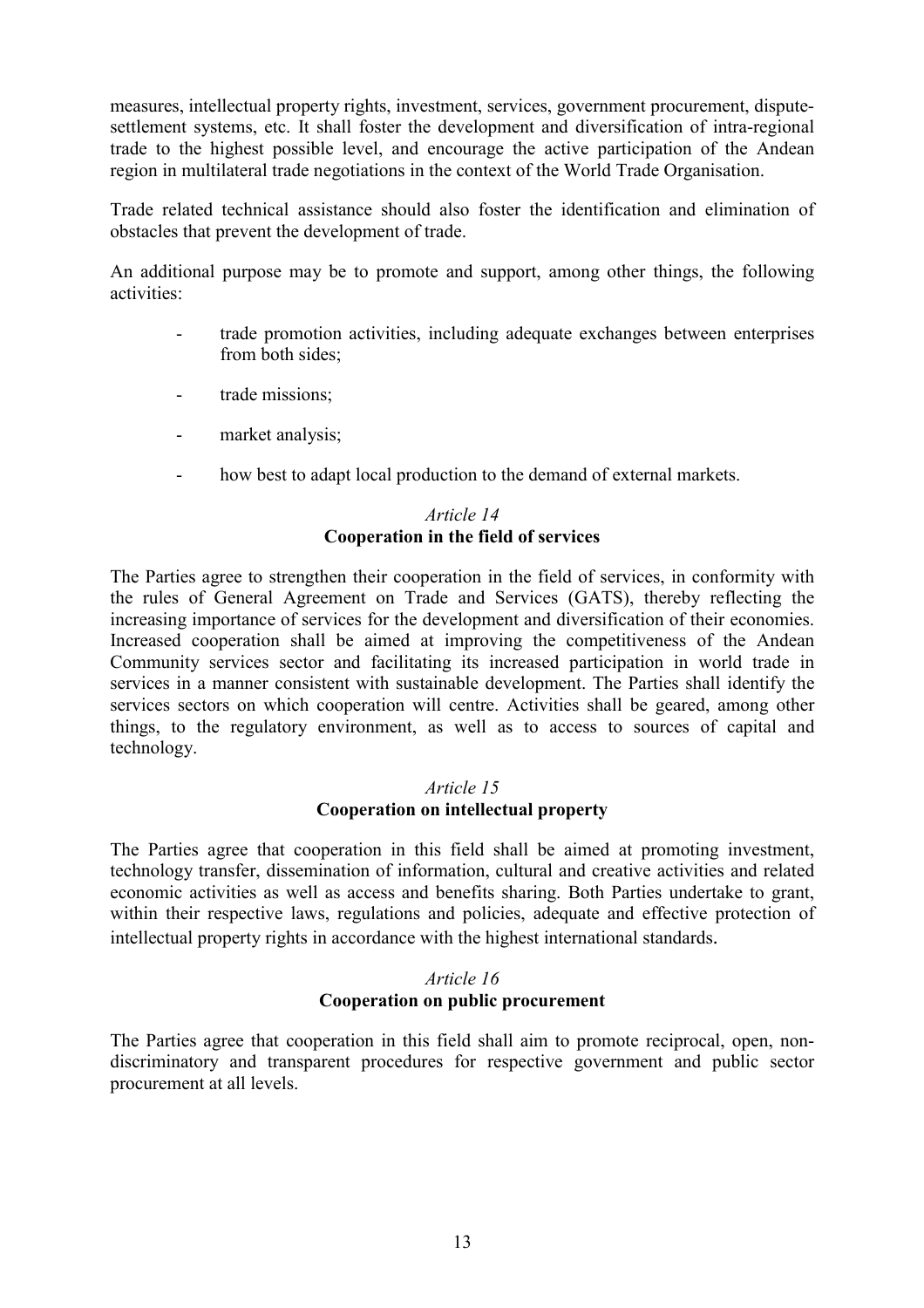# **Cooperation in the field of competition policy**

The Parties agree that cooperation in the field of competition policy shall promote the effective establishment and application of competition rules as well as the dissemination of information in order to foster transparency and legal certainty for enterprises operating in the Andean Community market.

# *Article 18* **Customs cooperation**

1. The Parties agree that cooperation in this field shall be aimed at guaranteeing compliance with the provisions of the World Trade Organisation in connection with trade and sustainable development and achieving compatibility of the customs system of both Parties in order to facilitate trade between the Parties.

- 2. Cooperation may include the following:
- (a) simplification and harmonisation of import and export documentation based on international standards, including use of simplified declarations;
- (b) improvement of customs procedures, through methods such as risk assessment, simplified procedures for entry and release of goods, granting of authorised trader status, using electronic data interchange (EDI) and automated systems;
- (c) measures to improve transparency and appeal procedures against customs decisions and rulings;
- (d) mechanisms to ensure regular consultation with the trade community on import and export regulations and procedures.

3. The Parties agree to study, within the institutional framework established by this Agreement, the conclusion of a mutual assistance protocol on customs matters.

#### *Article 19*

# **Cooperation on technical regulations and conformity assessment**

1. The Parties agree that cooperation on standards, technical regulations and conformity assessments is a key objective for the development of trade, in particular with regard to intraregional trade.

- 2. Cooperation between the Parties shall promote efforts on:
- (a) regulatory cooperation;
- (b) aligning technical regulations on international and European standards; and
- (c) creating a regional notification system and a network of conformity assessment bodies operating on a non-discriminatory basis and developing the use of accreditation.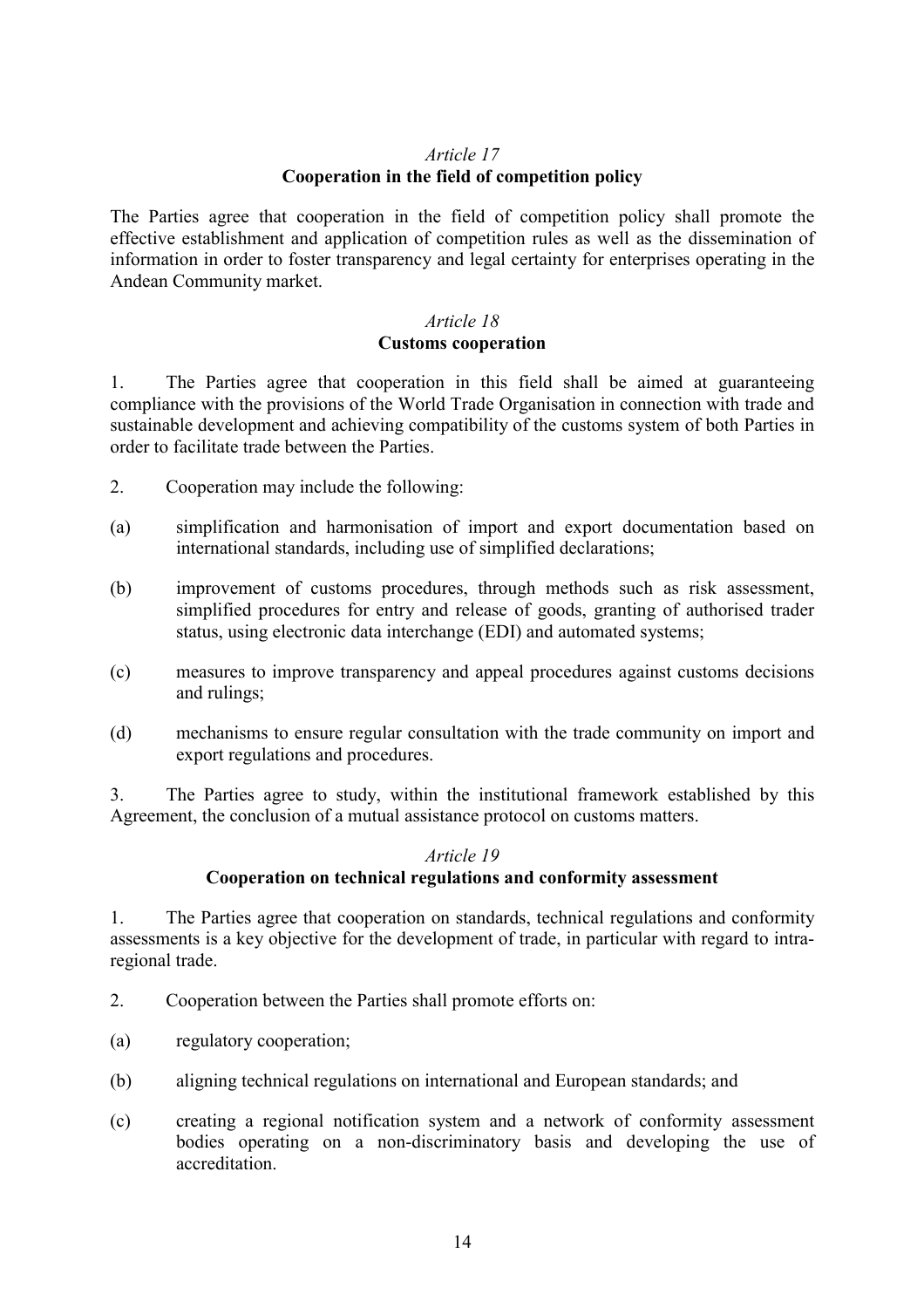- 3. In practice, cooperation shall:
- (a) provide organisational and technical support to foster the establishment of regional networks and bodies, and increase coordination of policies with a view to promoting a common approach to the use of international and regional standards and adopting compatible technical regulations and conformity assessment procedures;
- (b) encourage any measures aimed at bridging the gap between the Parties in the areas of conformity assessment and standardisation, notably the exchange of information on standards, conformity assessment and type-approval; and
- (c) encourage any measures designed to improve the compatibility of the respective systems of the parties in the above areas, including transparency, good regulatory practices and the promotion of quality standards for products and business practices.

# *Article 20* **Industrial cooperation**

1. The Parties agree that industrial cooperation shall promote the modernisation and restructuring of Andean industry and individual sectors, as well as industrial cooperation between economic operators, with the objective of strengthening the private sector under conditions that ensure that the environment is protected.

2. Industrial cooperation initiatives shall reflect the priorities determined by both Parties. They shall take into account the regional aspects of industrial development, promoting transnational partnerships where relevant. Initiatives shall seek in particular to establish a suitable framework for improving management know-how and promoting transparency as regards markets and conditions for business undertakings.

# *Article 21*

# **Cooperation in the field of small and medium-sized and micro-enterprise development**

The Parties agree to promote a favourable environment for the development of small and medium-sized and micro-enterprises, in particular by:

- (a) promoting contacts between economic operators, encouraging joint investments and joint ventures and information networks through existing horizontal programmes;
- (b) facilitating access to channels of finance, providing information and stimulating innovation;
- (c) facilitating technological transfer;
- (d) identifying and studying marketing channels.

# *Article 22*

# **Cooperation on agriculture, forestry and rural development**

The Parties agree to promote mutual cooperation in the agriculture, forestry and rural development sectors with a view to promoting diversification, environmentally sound practices and sustainable economic and social development and food security. To this end, the Parties shall examine: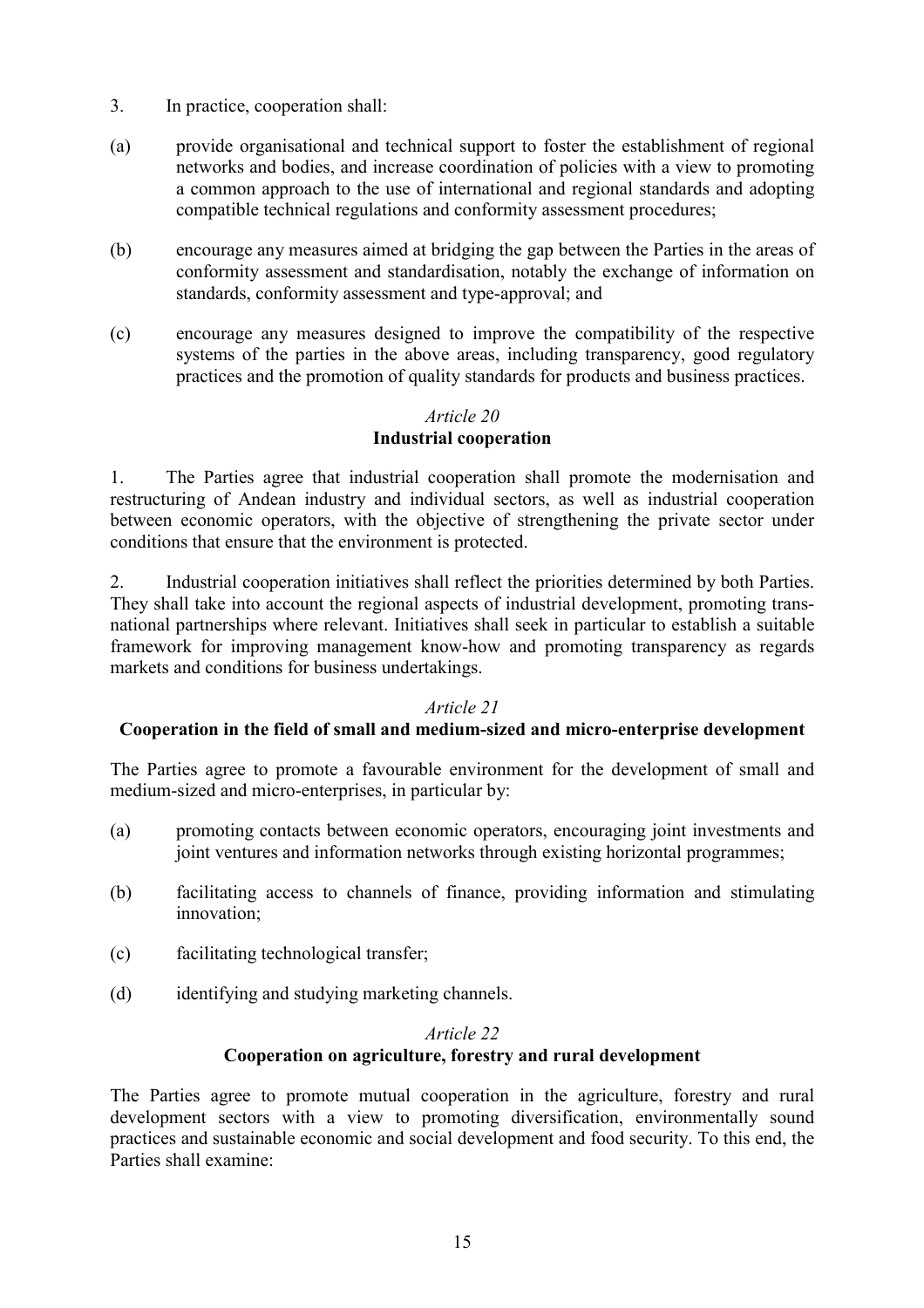- (a) measures aimed at enhancing the quality of agricultural products, capacity building, technology transfers, measures for producer associations and supporting trade promotion activities;
- (b) environmental health, animal and plant health measures and other related aspects, taking account of the legislation in force of both Parties and their respective international obligations, resulting notably from World Trade Organisation and multilateral environmental agreement rules;
- (c) measures relating to sustainable economic and social development of rural territories, including environmentally sound practices, forestry, research, access to land, sustainable rural development and food security;
- (d) measures relating to the preservation and promotion of traditional activities based on the specific identities of rural populations and communities, such as exchange of experiences and partnerships, development of joint ventures and cooperation networks between local agents or economic operators.

## **Fisheries and aquaculture cooperation**

The Parties agree to develop economic and technical cooperation in the fisheries and aquaculture sectors, especially in aspects such as the sustainable exploitation, management and conservation of fisheries resources, including environmental impact assessment. Cooperation should also include areas such as the processing industry and facilitation of trade. Cooperation in the fisheries sector could lead to the conclusion of bilateral fisheries agreements between the Parties or between the European Community and one or more Member countries of the Andean Community and/or to the conclusion of multilateral fisheries agreements between the Parties.

# *Article 24*

#### **Cooperation on mining**

The Parties agree that cooperation in the field of mining, taking into account aspects of environmental conservation, shall focus principally on the following:

- (a) promoting the participation of enterprises from both Parties in the sustainable exploration and exploitation of minerals, as well as in their use, in accordance with the legislation of both Parties;
- (b) promoting exchanges of information, experience and technology relating to mining exploration and exploitation;
- (c) promoting exchanges of experts and performing joint research to increase opportunities for technological development;
- (d) developing measures to promote investment in this field;
- (e) developing measures to ensure environmental integrity and corporate environmental responsibility in this sector.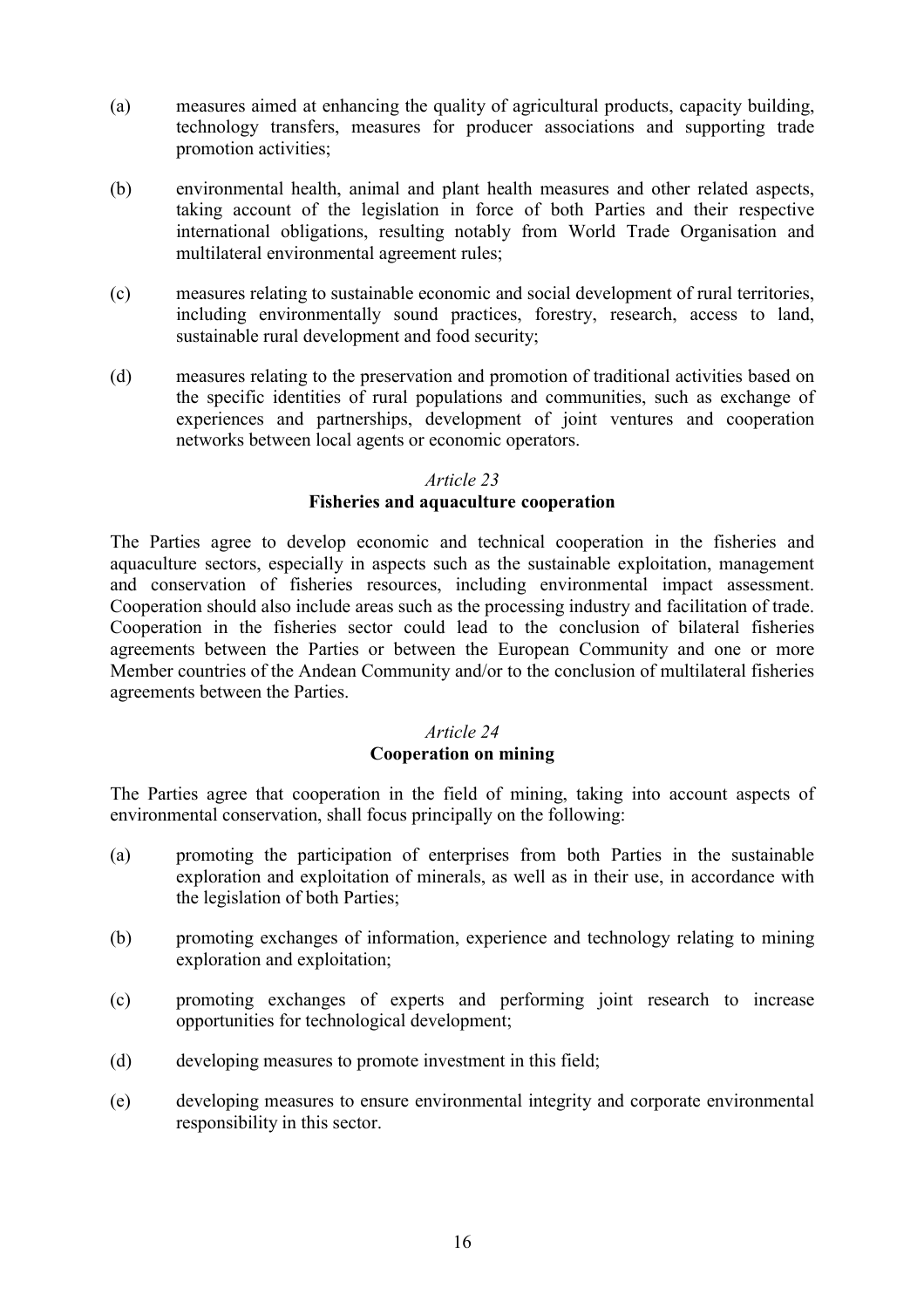# **Energy cooperation**

1. The Parties agree that their joint objective will be to foster cooperation in the field of energy, including consolidating economic relations in key sectors such as hydroelectricity, oil and gas, renewable energy, energy-saving technology, rural electrification and regional integration of energy markets, taking into consideration that the Andean countries are already implementing electricity interconnection projects.

- 2. Cooperation may include the following, in particular:
- (a) energy policy issues, including interconnected infrastructure of regional importance, improvement and diversification of supply and improvement of access to energy markets, including facilitation of transit, transmission and distribution;
- (b) management and training for the energy sector and transfer of technology and knowhow;
- (c) promotion of energy saving, energy efficiency, renewable energy and study of the environmental impact of energy production and consumption;
- (d) cooperation initiatives between undertakings in this sector.

# *Article 26* **Transport cooperation**

1. The Parties agree that cooperation in this field shall focus on restructuring and modernising transport and related infrastructure systems, improving the movement of passengers and goods and providing better access to urban, air, maritime, inland waterways, rail and road transport markets by refining the management of transport from the operational and administrative points of view and by promoting high operating standards.

- 2. Cooperation may include the following:
- (a) exchanges of information on the Parties' policies, especially regarding urban transport and the interconnection and interoperability of multimodal transport networks and other issues of mutual interest;
- (b) the management of inland waterways, roads, railways, ports and airports, including appropriate cooperation between the relevant authorities;
- (c) projects for the transfer of European technology in the Global Navigation Satellite System and urban public transport centres;
- (d) improvement of safety and pollution prevention standards, including cooperation in the appropriate international forums aiming to ensure better enforcement of international standards.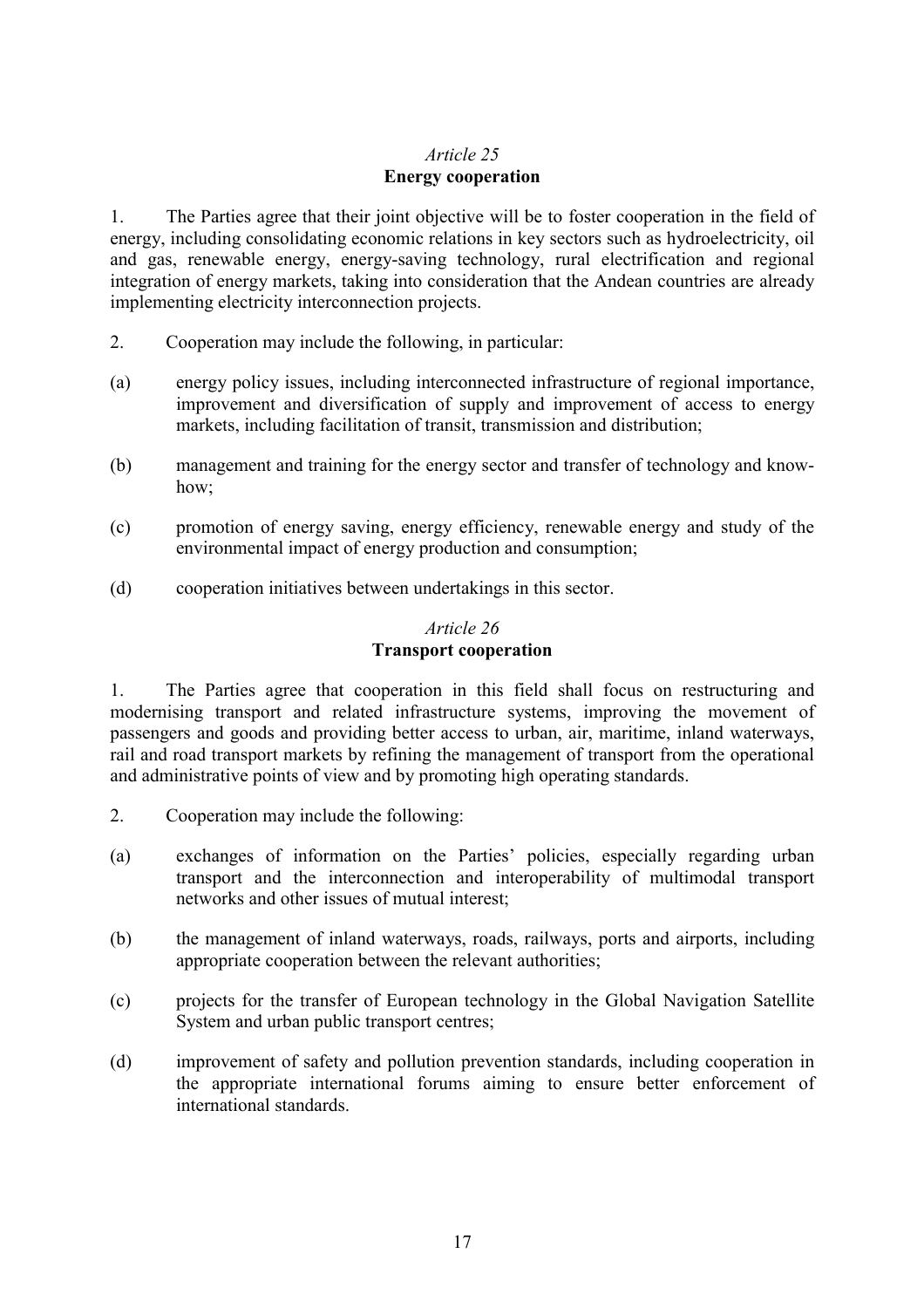## **Cooperation on information society, information technology and telecommunications**

1. The Parties agree that information technology and communications are key sectors in a modern society and are of vital importance to economic and social development and the smooth transition to the information society. Cooperation in this field shall help to reduce the digital divide and aim to provide equitable access to information technologies, especially in less developed areas.

- 2. Cooperation in this area shall aim to promote:
- (a) dialogue on all aspects of information society;
- (b) dialogue on regulatory and policy aspects of information technology and communications, including standards;
- (c) exchanges of information on standards conformity assessment and type-approval;
- (d) dissemination of new information and communications technologies and exchanges of information on new technological breakthroughs;
- (e) joint research projects on information and communications technologies and pilot projects in the fields of information society applications;
- (f) interconnection and interoperability of telematic networks and services;
- (g) reciprocal access to databases with due regard for national and international copyright legislation;
- (h) exchanges and training of specialists;
- (i) computerisation of public administration.

#### *Article 28* **Audio-visual cooperation**

The Parties agree to promote cooperation in the audio-visual sector and in the media sector in general*,* through joint initiatives in training, audio-visual development, production and distribution activities. Cooperation shall take place in accordance with the relevant national copyright provisions and international agreements.

#### *Article 29* **Cooperation on tourism**

The Parties agree that cooperation in this field shall aim to:

- (a) establish best practices in order to ensure balanced and sustainable development of tourism in the Andean region;
- (b) improve the quality of the services offered to visitors;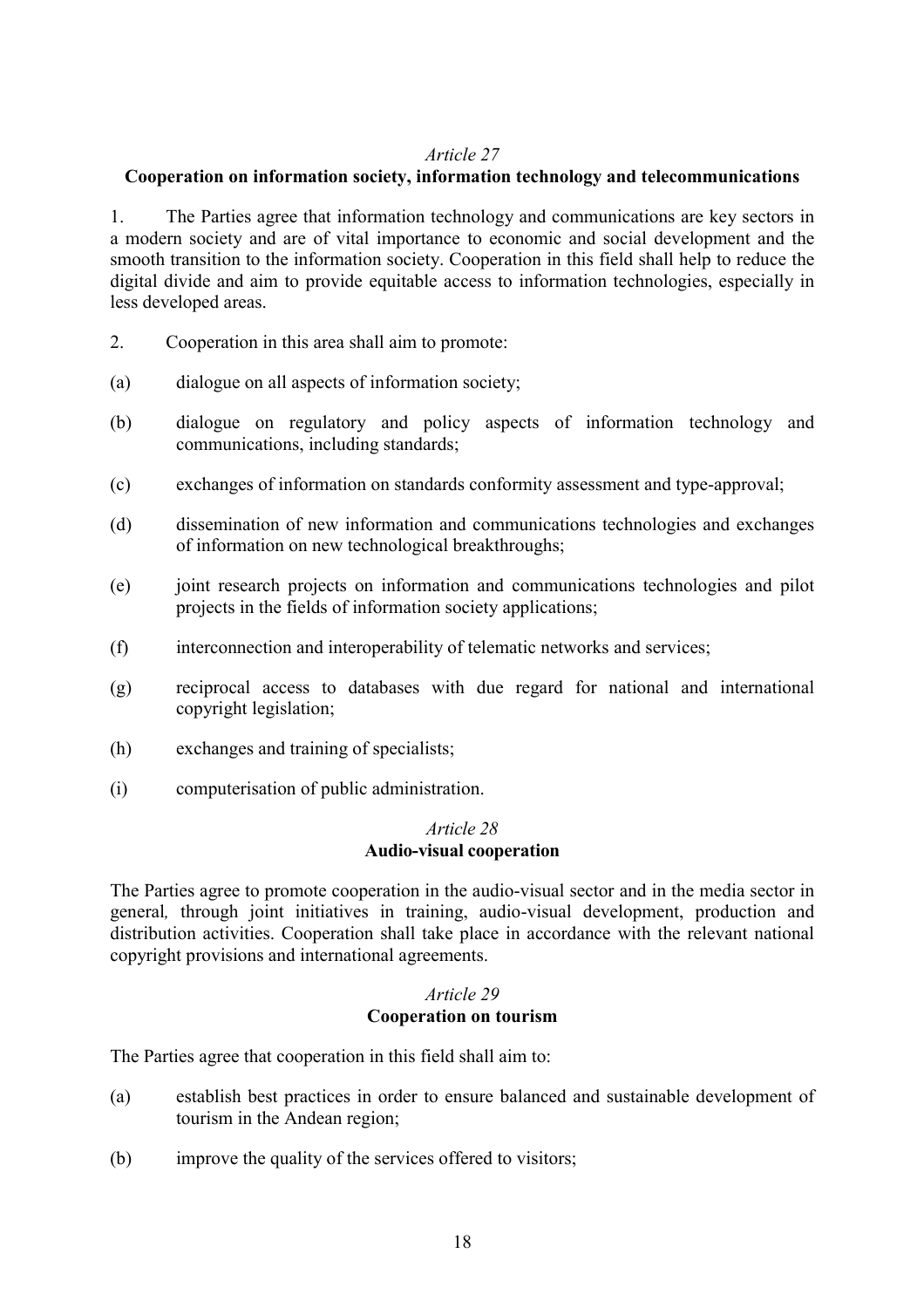- (c) raise public awareness of the economic and social importance of tourism for the Andean region's development;
- (d) promote and develop ecotourism;
- (e) promote the adoption of common policies on tourism in the framework of the Andean Community.

#### **Cooperation between financial institutions**

The Parties agree to foster, according to their needs and within the framework of their respective programmes and legislation, cooperation between national and regional financial institutions.

# *Article 31*

#### **Cooperation in the field of investment promotion**

1. The Parties agree to promote, within the scope of their respective competencies, an attractive and stable reciprocal investment climate.

- 2. Cooperation shall include in particular:
- (a) encouraging and developing mechanisms for the exchange and dissemination of information on investment legislation and opportunities;
- (b) developing a legal framework favourable to investment on both sides, where appropriate, through the conclusion of bilateral agreements promoting and protecting investment and preventing double taxation**,** between the Member States of both Parties;
- (c) developing uniform and simplified administrative procedures;
- (d) developing joint venture mechanisms.

#### *Article 32* **Macroeconomic dialogue**

1. The Parties agree that cooperation shall aim to promote the exchange of information on the respective macroeconomic trends and policies, as well as sharing experiences in the coordination of macroeconomic policies in the context of a common market.

2. The Parties shall also aim to deepen the dialogue between their authorities on macroeconomic matters, including in areas such as monetary policy, fiscal policy, public finance, external debt and macroeconomic stabilisation.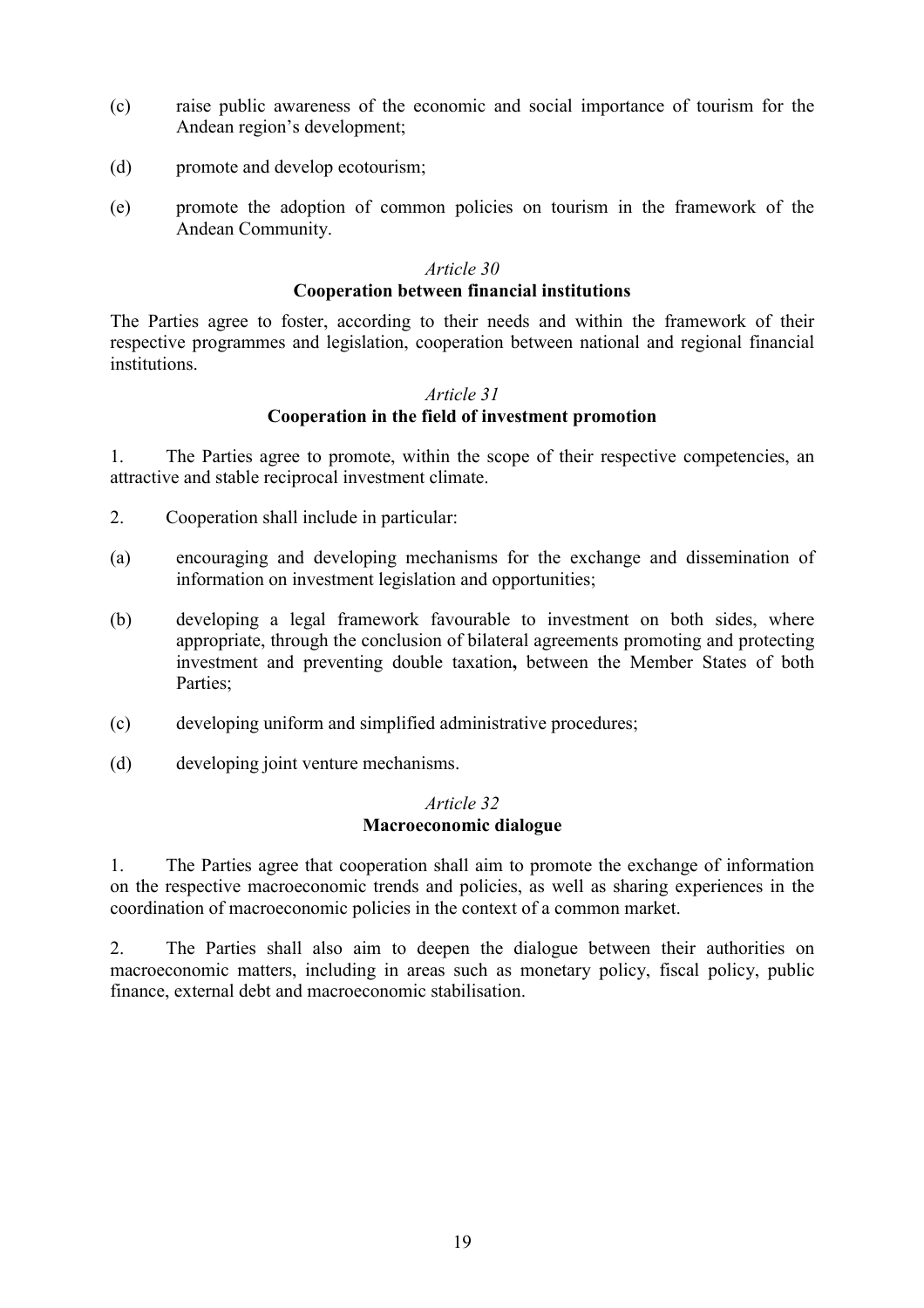## **Statistics cooperation**

1. The Parties agree that the main objective shall be to align statistical methods and programmes, thus enabling the Parties to use each other's statistics on trade in goods and services and, more generally, any field covered by this Agreement for which statistics can be drawn up.

2. This cooperation could include, among other things: technical exchanges between statistical institutes in the Andean Community and in European Union Member States and Eurostat; development of common methods of data collection, analysis and interpretation; and organisation of seminars, working groups or statistical training programmes.

## *Article 34* **Cooperation on consumer protection**

1. The Parties agree that cooperation in this field shall be geared to making consumer protection schemes in both Parties compatible.

- 2. It may involve, to the extent possible:
- (a) increasing the compatibility of consumer legislation in order to avoid barriers to trade while ensuring a high level of consumer protection;
- (b) establishing and developing systems of mutual information exchange, such as rapid alert systems, for food and feed, with risk for public and animal health;
- (c) enhancing capacities for the implementation of sanitary and phytosanitary measures to facilitate market access as well as ensuring an appropriate level of health protection on a transparent, non-discriminatory and predictable basis;
- (d) encouraging cooperation and exchange of information among consumer associations;
- (e) supporting the "Andean Working Group on the Participation of Civil Society for the Defence of Consumer Rights".

# *Article 35* **Cooperation on data protection**

1. The Parties agree to promote a high level of protection in the processing of personal data and other data, in line with the highest international standards.

2. The Parties also agree to cooperate on the protection of personal data in order to improve the level of protection and to work towards the elimination of obstacles to the free movement of personal data between the Parties created by insufficient protection of such data.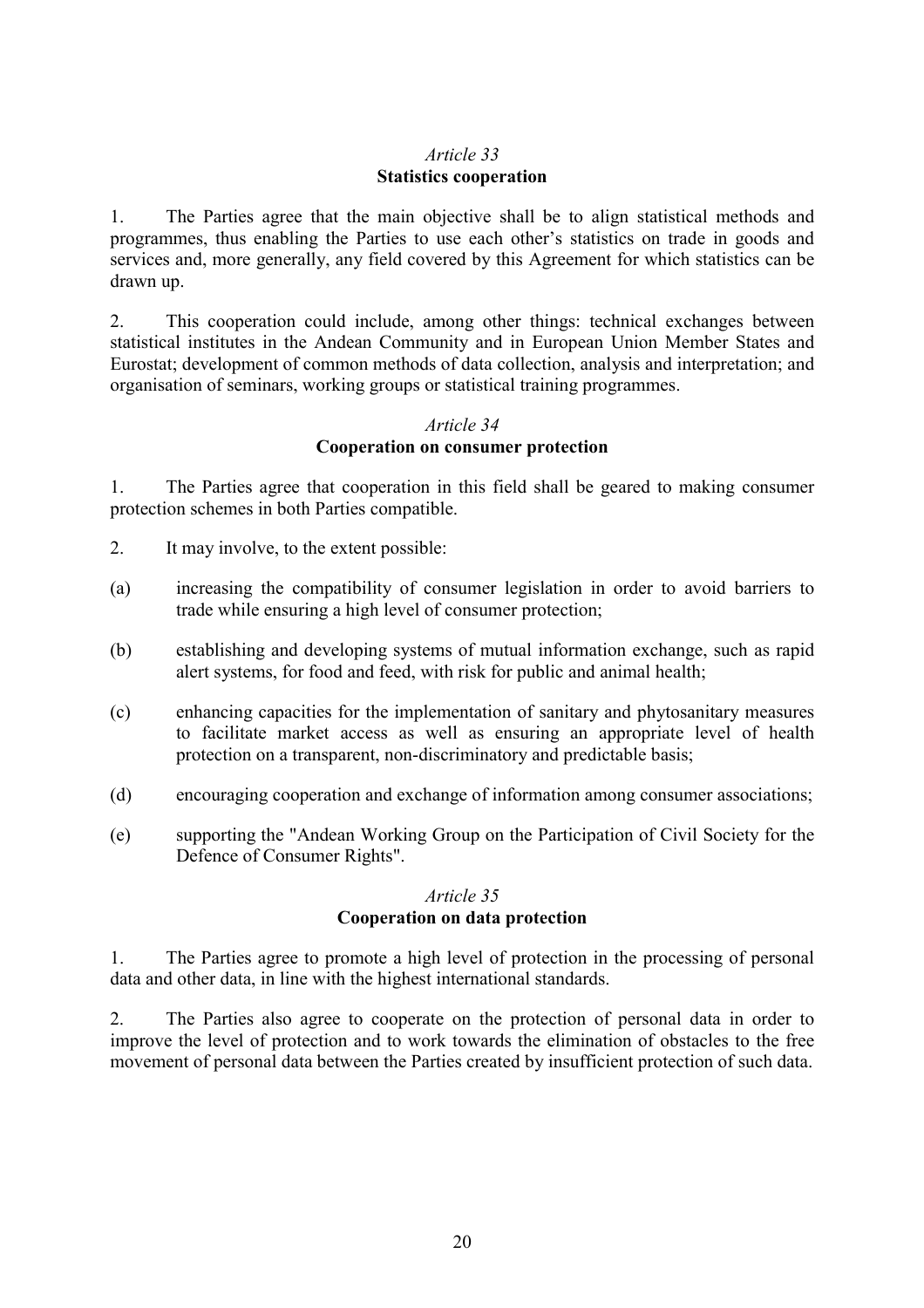# **Scientific and technological cooperation**

1. The Parties agree that cooperation in science and technology shall be carried out in their mutual interest and in compliance with their policies, particularly as regards the rules for use of intellectual property resulting from research, and shall aim to:

- (a) contribute to the development of science and technology in the Andean region;
- (b) exchange scientific and technological information and experience at regional level, especially on the implementation of policies and programmes
- (c) promote human resources development and an adequate institutional framework for research and development;
- (d) foster relations between the Parties' scientific communities and promote the development of joint scientific and technological research projects;
- (e) encourage the participation of the business sector in both Parties in scientific and technological cooperation, in particular in the promotion of innovation;
- (f) promote innovation and technology transfer between the Parties, including egovernment and cleaner technologies

2. The involvement of higher-education institutions, research centres and productive sectors, especially small and medium-sized enterprises, shall be encouraged on both sides.

3. The Parties agree to promote scientific and technological cooperation between universities, research institutions and productive sectors of both regions, including granting of scholarships, student and high-level specialist exchanges.

4. The Parties also agree to promote Andean participation in technological and development programmes of the European Community in accordance with the latter's provisions governing the participation of legal entities from third countries.

# *Article 37*

# **Cooperation on education and training**

1. The Parties agree that cooperation in this field shall aim at improving education and vocational training. To this end, access by young people, women and senior citizens to education, including technical courses, higher education and vocational training, shall receive special attention, as shall achieving the Millennium Development Goals in this context.

2. The Parties agree to cooperate more closely on education and vocational training and promote cooperation between universities and between businesses in order to develop the level of expertise of senior staff.

3. The Parties also agree to pay special attention to centralised operations and horizontal programmes (ALFA, ALBAN), forging permanent links between specialised bodies in both Parties, which will encourage the pooling and exchange of experience and technical resources.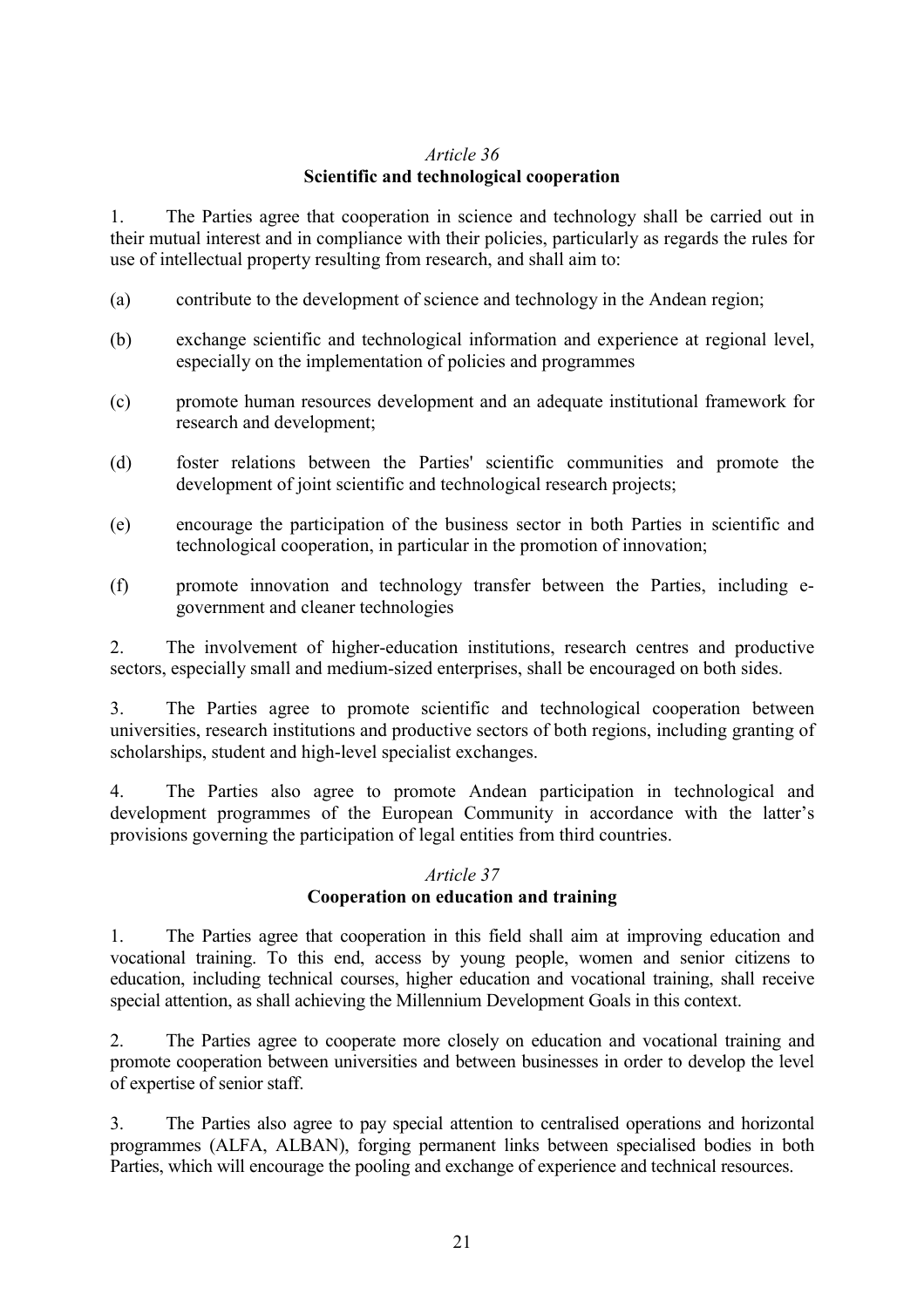4 Cooperation in this field may also support the Action Plan for the Educational sector in the Andean Countries, which includes, among other programmes, harmonisation of the Andean educational systems, implementation of an information system on educational statistics and intercultural education.

## *Article 38* **Environmental and biodiversity cooperation**

1. The Parties agree that cooperation in this field shall promote the protection and conservation of the environment in pursuit of sustainable development. In this regard, the relationship between poverty and the environment and the environmental impact of economic activities are considered important. Cooperation should also promote the ratification of and support for the implementation of Multilateral Environmental Agreements and other international agreements in areas such as climate change, biodiversity, desertification and chemicals management.

- 2. Cooperation shall focus in particular on:
- (a) preventing degradation of the environment;
- (b) promoting the conservation and sustainable management of natural resources (including biodiversity, mountain ecosystems and genetic resources) taking into account the Regional Biodiversity Strategy for the Andean Tropic Region;
- (c) exchanging information and experience on environmental legislation and on common environmental problems occurring in both Parties;
- (d) strengthening environmental management in all sectors at all levels of government;
- (e) promoting environmental education, creation of capacity and strengthening of citizen's participation, and encouraging joint regional research programmes;
- (f) protecting and nurturing traditional knowledge and practices related to the sustainable use of biodiversity resources.

# *Article 39*

# **Cooperation in the field of natural disasters**

The Parties agree that cooperation in this field shall aim to reduce the vulnerability of the Andean region to natural disasters through strengthening regional planning and prevention capacities, harmonising the legal framework and improving institutional coordination.

#### *Article 40* **Cultural cooperation and preservation of cultural heritage**

1. The Parties agree that cooperation in this sphere, cultural ties and contacts between cultural agents in both regions shall be expanded.

2. The objective shall be to promote cultural cooperation between the Parties, taking into account and favouring synergies with bilateral schemes of the Member States of the European Union.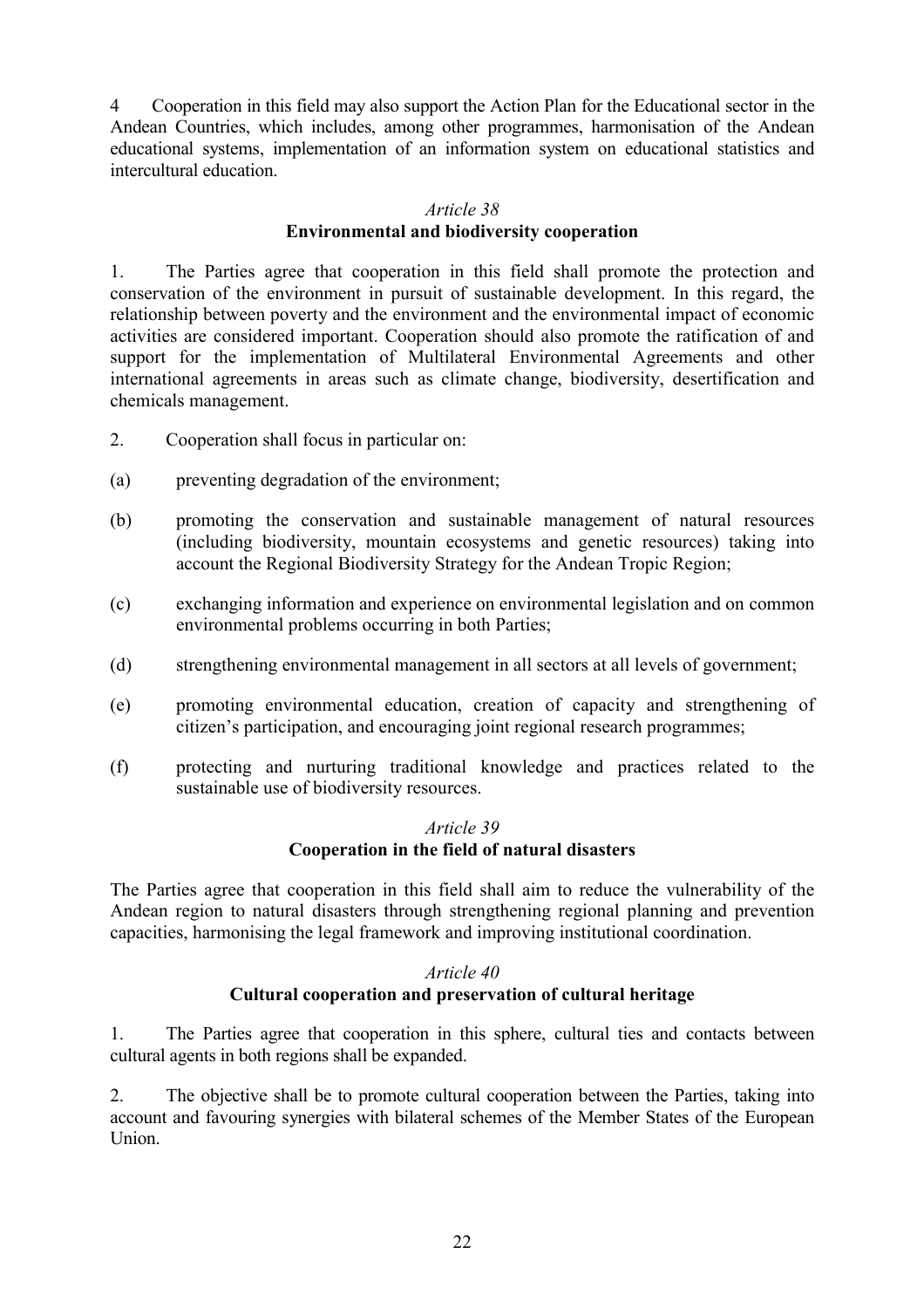3. Cooperation shall take place in accordance with the relevant national copyright provisions and international agreements.

4. This cooperation may cover all cultural fields, including, among others, the following areas:

- (a) translation of literary works;
- (b) conservation, restoration and revitalisation of national heritage;
- (c) cultural events, such as arts and handicrafts exhibitions, music, dance and theatre, as well as exchanges of artists and professionals in the cultural area;
- (d) promotion of cultural diversity;
- (e) youth exchanges;
- (f) development of cultural industries;
- (g) preservation of cultural heritage;
- (h) preventing and combating the illicit trade of cultural heritage goods in conformity with international conventions signed by the Parties.

#### *Article 41* **Cooperation in the field of health**

1. The Parties agree to cooperate in the health sector with the aim of supporting sectoral reforms that make health service delivery pro-poor and equitable and promoting fair financing mechanisms that improve access to health care for the poor.

2. The Parties agree that primary prevention also requires involving other sectors such as education and water and sanitation. In this regard, the Parties aim to strengthen and develop partnerships beyond the health sector to achieve the Millennium Development Goals, particularly in the fight against AIDS, malaria and tuberculosis, consistent with the relevant World Trade Organisation rules. Partnerships with organised civil society, NGOs and the private sector are also needed to address sexual and reproductive health and rights in a gender-sensitive approach and to work with young people to prevent sexually transmitted diseases and unwanted pregnancies.

3. The Parties agree to cooperate on basic infrastructure, such as water supply and sewage systems.

## *Article 42* **Social cooperation**

1. The Parties agree to cooperate in fostering the participation of the social partners in a dialogue on living and working conditions, social protection and integration into society.

2. Cooperation should contribute to the political, economic and social concertation processes directed towards fostering across-the-board development in the context of poverty reduction and employment creation strategies.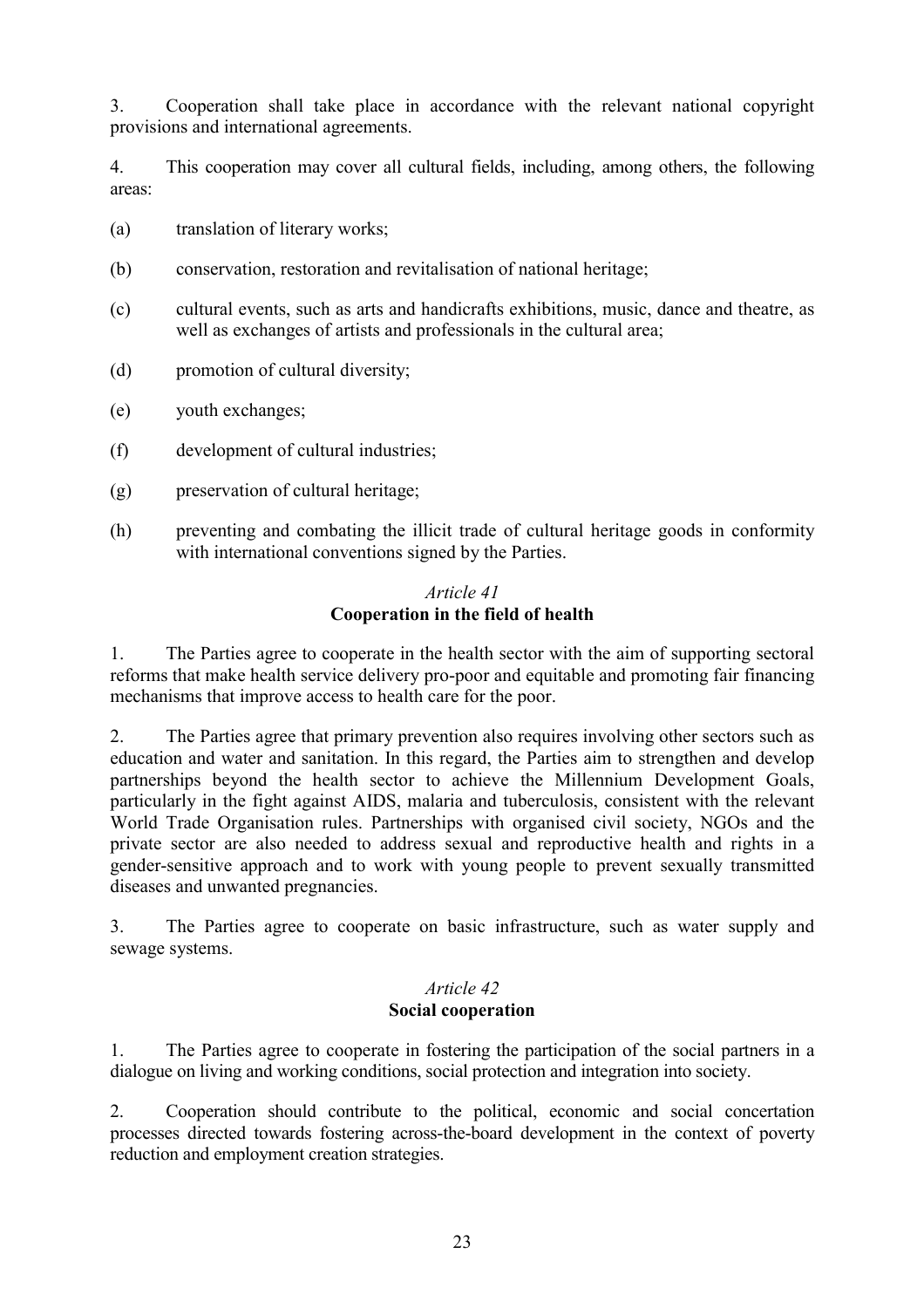3. The Parties underline the importance of social development, which must go hand in hand with economic development and agree to give priority to promoting the fundamental principles and rights at work identified by the International Labour Organisation's conventions, the socalled Core Labour Standards.

4. The Parties agree that cooperation in this field may take into account the implementation of an Andean Social Agenda, centred on two main pillars, the Common Andean Market and the development of mechanisms to bolster poverty reduction and regional cohesion.

5. The Parties may cooperate in any area of mutual interest in the above fields.

6. Measures shall be coordinated with those of the Member States of the European Union and the relevant international organisations.

7. Where appropriate, and in accordance with their respective procedures, the Parties may conduct this dialogue in coordination with the European Economic and Social Committee and its Andean counterpart, respectively.

#### *Article 43*

# **Participation of organised civil society in cooperation**

1. The Parties recognise the role and potential contribution of organised civil society in the cooperation process and agree to promote effective dialogue with organised civil society and its effective participation.

2. Subject to the legal and administrative provisions of each Party, organised civil society may:

- (a) participate in the policy-making process at country level, according to democratic principles;
- (b) be informed of and participate in consultations on development and cooperation strategies and sectoral policies, particularly in areas concerning them, including all stages of the development process;
- (c) receive financial resources, insofar as the internal rules of each Party so allow, and capacity building support in critical areas;
- (d) participate in the implementation of cooperation programmes in the areas that concern them.

#### *Article 44*

# **Cooperation in the field of gender**

The Parties agree that cooperation in this field shall help to strengthen policies and programmes aimed at ensuring, improving and expanding the equal participation of men and women in all sectors of political, economic, social and cultural life, including, where necessary, through the adoption of positive measures in support of women. It shall also help to facilitate the access of women to all the resources needed to fully exercise their fundamental rights.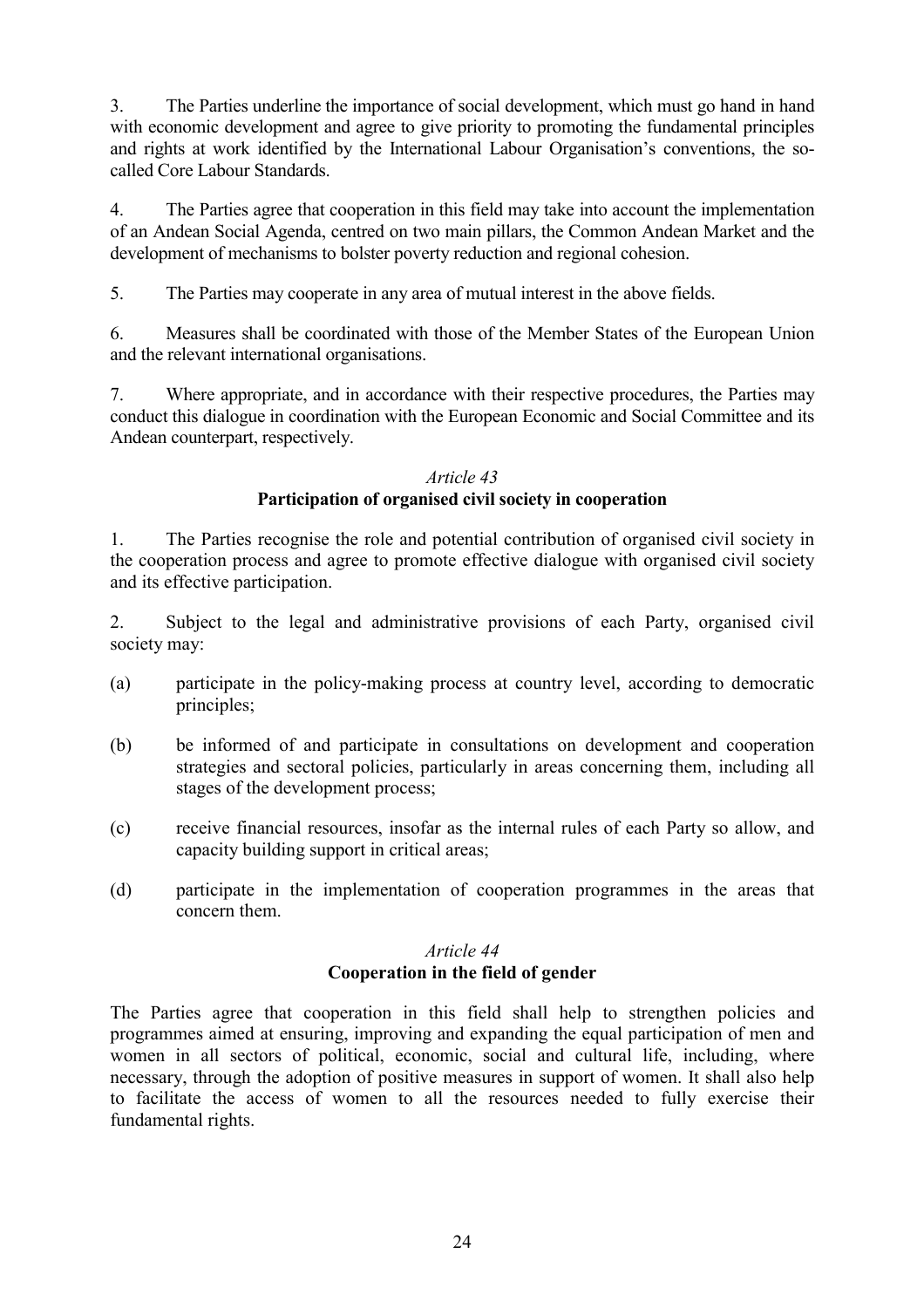# *Article 45* **Cooperation on indigenous peoples**

1. The Parties agree that cooperation in this field shall contribute to the creation and development of partnerships with indigenous peoples in the context of promoting the goals of poverty eradication, sustainable management of natural resources, respect for human rights and democracy.

2. The Parties also agree to cooperate in promoting adequate protection of traditional knowledge, innovations and practices of indigenous and local communities embodying traditional lifestyles relevant for the conservation and sustainable use of biological diversity, as well as fair and equitable sharing of benefits arising from the utilisation of such knowledge.

3. In addition to taking systematic account of the situation of indigenous peoples at all levels of development cooperation, the Parties shall integrate the particular situation of indigenous peoples into the development of their policies and strengthen the capacity of organisations representing indigenous peoples in order to increase the positive effects of development cooperation on indigenous groups.

4. Cooperation in this field may support indigenous representative organisations, such as the Working Group on the rights of indigenous people, which is a consultative entity within the Andean Integration System.

# *Article 46*

# **Cooperation on displaced, uprooted peoples and former members of illegal armed groups**

1. The Parties agree that cooperation in support of displaced, uprooted peoples and former members of illegal armed groups shall help to meet their essential requirements from the time humanitarian aid ceases to the adoption of a longer-term solution to resolve their status.

- 2. This cooperation may include, among others, the following activities:
- (a) self-sufficiency and reintegration into the socio-economic fabric of displaced, uprooted peoples and former members of illegal armed groups;
- (b) aid to local host communities and resettlement areas to foster acceptance and integration of displaced, uprooted peoples and former members of illegal armed groups;
- (c) helping those people to voluntarily return to and settle in their countries of origin or third countries, if conditions permit;
- (d) operations to help people recover their belongings or property rights as well as aid for the legal settlement of human rights violations against the people in question;
- (e) strengthening the institutional capacity of countries faced with these issues.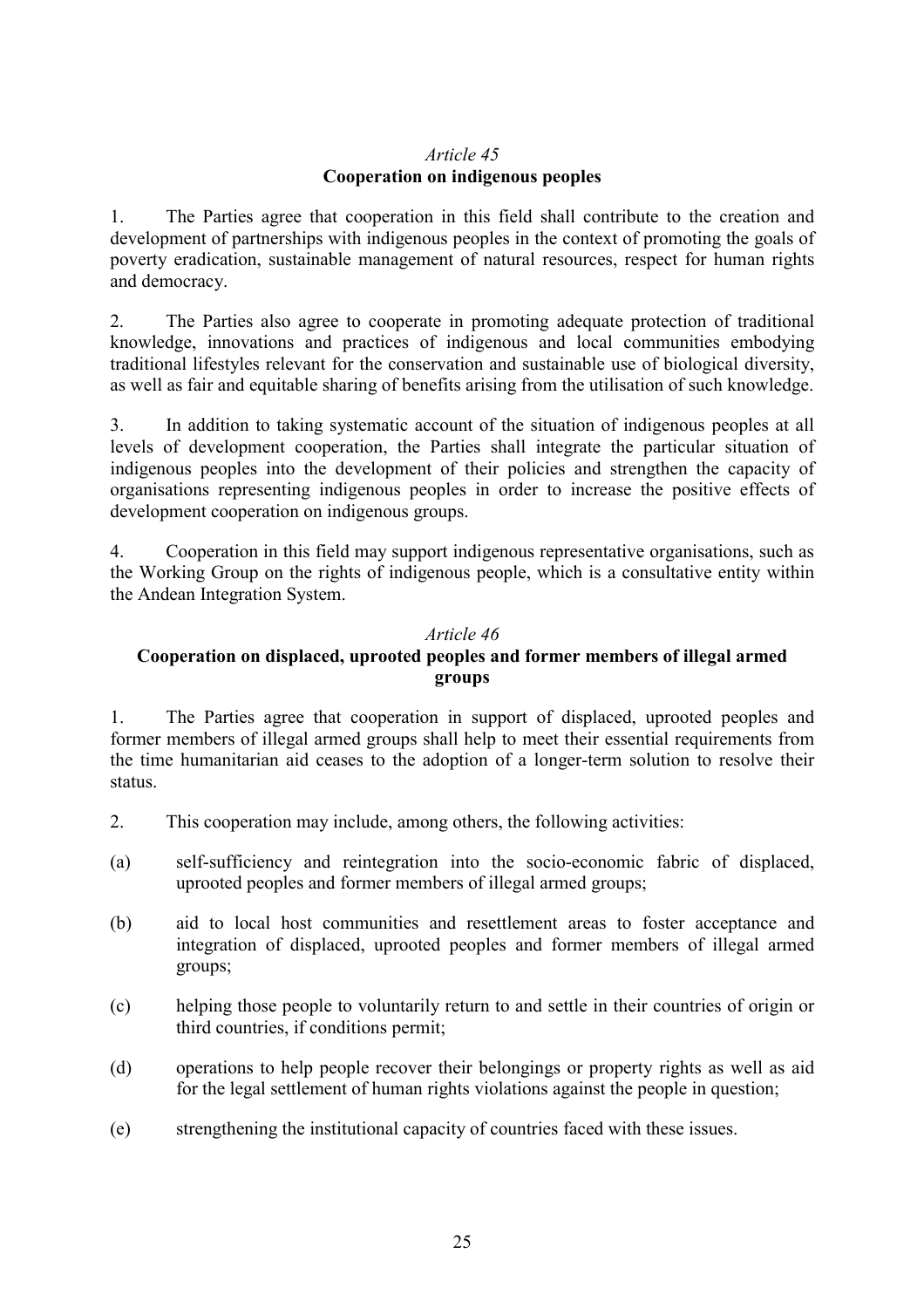## **Cooperation in combating illicit drugs and related organised crime**

1. On the basis of the principle of co-responsibility and complementing the European Union-Andean Community High-Level Dialogue Specialised on drugs**,** as well as the Joint Follow-up Group on the Agreements on "precursors and chemical substances frequently used in the illicit manufacture of narcotic drugs or psychotropic substances", the Parties agree that cooperation in this field shall aim to coordinate and increase joint efforts to prevent and contain the links that constitute the global problem of illicit drugs. The Parties also agree to endeavour to combat organised crime relating to this traffic, among other ways, through the intermediary of international organisations and bodies. The Parties agree that the Coordination and Cooperation Mechanism on Drugs between the European Union and Latin America and the Caribbean shall also be used for this purpose.

- 2. The Parties shall cooperate in this area to implement in particular:
- (a) programmes to prevent drug abuse;
- (b) projects to train, educate, treat and rehabilitate drug addicts;
- (c) projects favouring harmonisation of legislation and action in this field in the Andean countries;
- (d) joint research programmes;
- (e) effective measures and cooperation activities aimed at encouraging and consolidating alternative development with the involvement of the communities concerned;
- (f) measures to prevent new illicit crops and their transfer to environmentally fragile regions or areas not previously affected;
- (g) effective implementation of measures to prevent the diversion of precursors and to monitor trade in these products, equivalent to those adopted by the European Community and the competent international bodies, and in accordance with the Precursor Agreements between the European Community and each Andean country signed on 18 December 1995 on precursors and chemical substances frequently used in the illicit manufacture of narcotic drugs or psychotropic substances;
- (h) strengthening of actions to control the traffic of weapons, ammunition and explosives.

#### *Article 48*

#### **Cooperation in combating money laundering and related crime**

1. The Parties agree to cooperate in preventing the use of their financial systems for laundering proceeds arising from criminal activities in general and drug trafficking in particular.

2. This cooperation shall include administrative and technical assistance aimed at the development and implementation of regulations and the efficient functioning of suitable standards and mechanisms. In particular, cooperation shall allow exchanges of relevant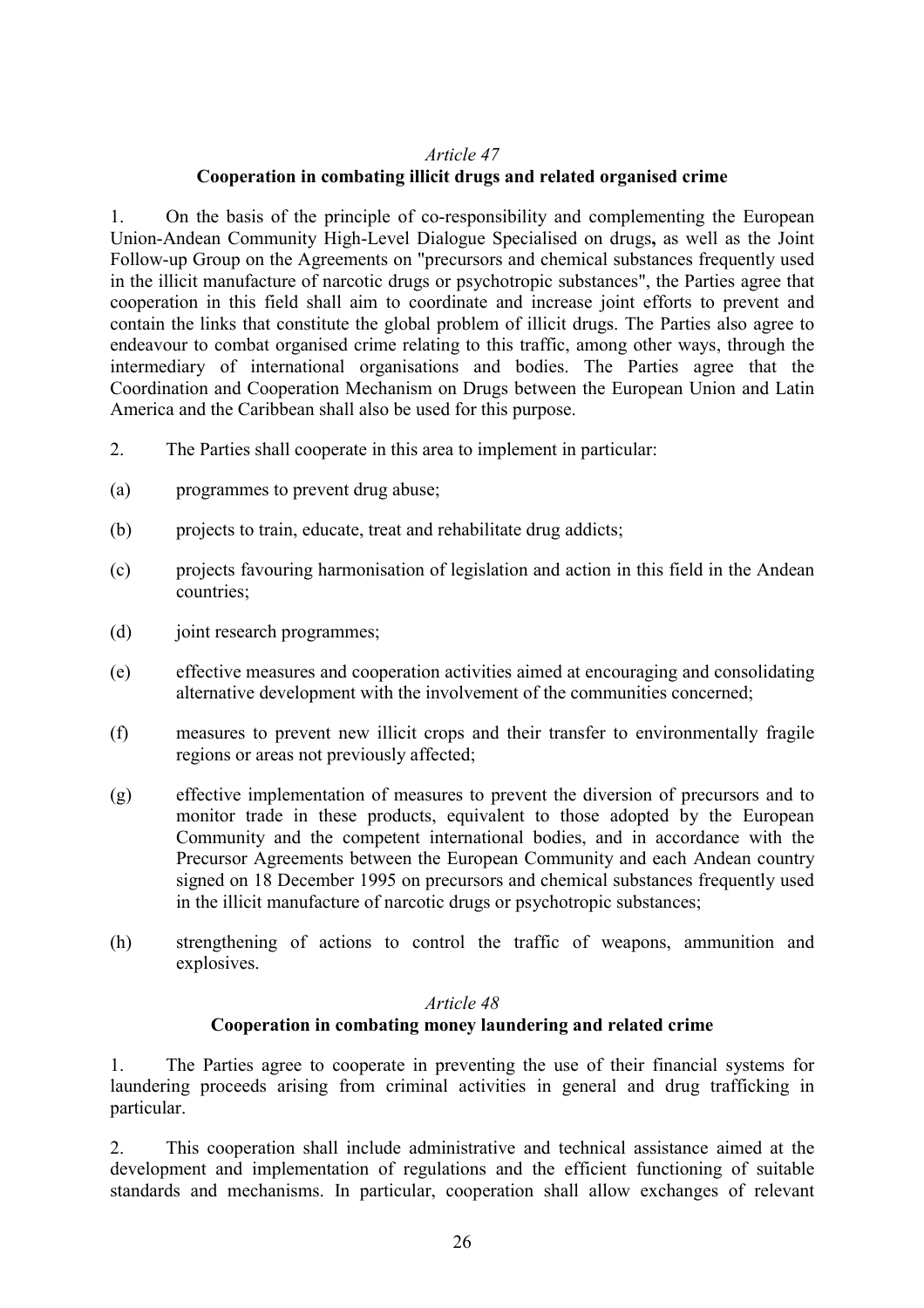information and the adoption of appropriate standards to combat money laundering comparable to those adopted by the European Community and the international bodies active in this area, such as the Financial Action Task Force (FATF). Cooperation at regional level shall be encouraged.

## *Article 49* **Cooperation on migration**

1. The Parties reaffirm the importance that they attach to a joint management of migration flows between their territories. With a view to strengthening cooperation between them, they shall establish a comprehensive dialogue on all migration-related issues, including illegal migration, smuggling and trafficking in human beings, as well as the inclusion of migration concerns in the national strategies for economic and social development of the areas from which migrants originate, also taking into consideration the historic and cultural linkages existing between both regions.

2. Cooperation shall be based on a specific needs assessment conducted in mutual consultation between the Parties and be implemented in accordance with the relevant Community and national legislation in force. It will focus in particular on:

- (a) the root causes of migration;
- (b) the development and implementation of national legislation and practices with regard to international protection, with a view to satisfying the provisions of the Geneva Convention of 1951 on the status of refugees and of its Protocol of 1967 and other relevant international instruments, and to ensuring the respect of the principle of "*non-refoulement*";
- (c) the admission rules and rights and status of persons admitted, fair treatment and integration of legal residents into society, education and training of legal migrants and measures against racism and xenophobia;
- (d) the establishment of an effective and preventive policy against illegal immigration, smuggling of migrants and trafficking in human beings, including the issue of how to combat networks of smugglers and traffickers and how to protect the victims of such trafficking;
- (e) the return, under humane and dignified conditions, of persons residing illegally, and the readmission of such persons, in accordance with paragraph 3;
- (f) the area of visas, on issues identified as being of mutual interest, such as visas granted to persons travelling for commercial, academic or cultural purposes;
- (g) the subject of border controls, on issues related to organisation, training, best practices and other operational measures on the ground and, where relevant, the provision of equipment.

3. Within the framework of the cooperation to prevent and control illegal immigration, the Parties also agree to readmit their illegal migrants. To this end:

- each Andean Country shall, upon request and without further formalities, readmit any of its nationals illegally present on the territory of a Member State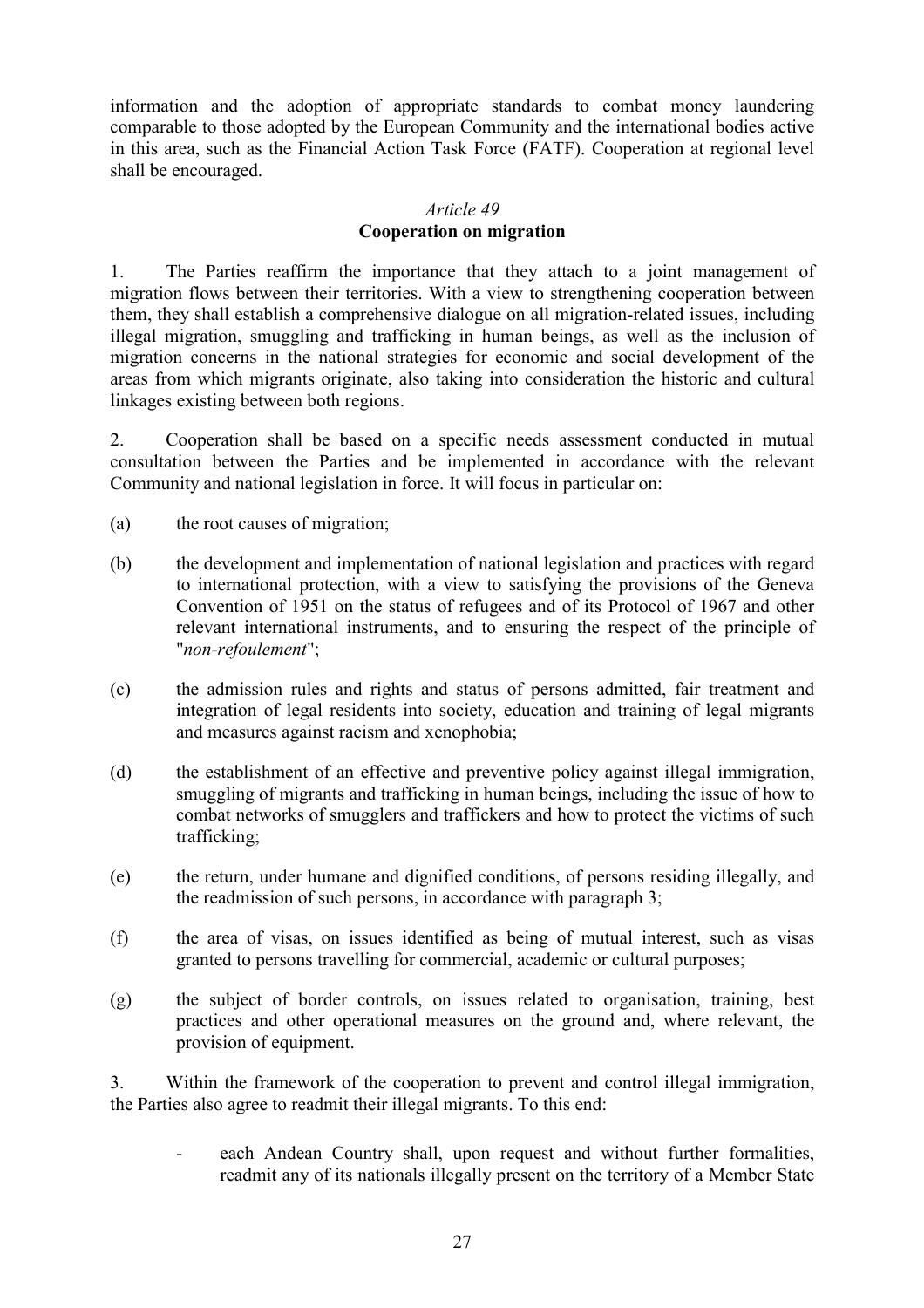of the European Union, provide their nationals with appropriate identity documents and extend to them the administrative facilities necessary for such purpose; and

each Member State of the European Union shall, upon request and without further formalities, readmit any of its nationals illegally present on the territory of an Andean Country, provide their nationals with appropriate identity documents and extend to them the administrative facilities necessary for such purpose.

The Parties agree to conclude, upon request and as soon as possible, an agreement regulating the specific obligations for Member States of the European Union and the Andean countries on readmission. This agreement will also address the readmission of nationals of other countries and stateless persons.

For this purpose, the term "Parties" shall mean the European Community, any of its Member States and any Andean Country.

#### *Article 50*

## **Cooperation in the field of counter-terrorism**

The Parties reaffirm the importance of the fight against terrorism and, in accordance with international conventions, the relevant UN resolutions and their respective legislation and regulations, agree to cooperate in the prevention and suppression of acts of terrorism. They shall do so in particular:

- (a) in the framework of full implementation of Resolution 1373 of the UN Security Council and other relevant UN resolutions, international conventions and instruments;
- (b) by exchange of information on terrorist groups and their support networks in accordance with international and national law; and
- (c) by exchange of views on the means and methods used to counter terrorism, including in technical fields and training and by exchange of experience in terrorism prevention.

# **TITLE IV**

#### **GENERAL AND FINAL PROVISIONS**

# *Article 51*

#### **Resources**

1. To help meet the cooperation objectives set out in this Agreement, the Parties commit themselves to providing, within the limits of their capacities and through their own channels, the appropriate resources, including financial resources.

2. The Parties shall take all appropriate measures to promote and facilitate the European Investment Bank's activities in the Andean Community in accordance with its own procedures and financing criteria and with their laws and regulations, and without prejudice to the powers of their competent authorities.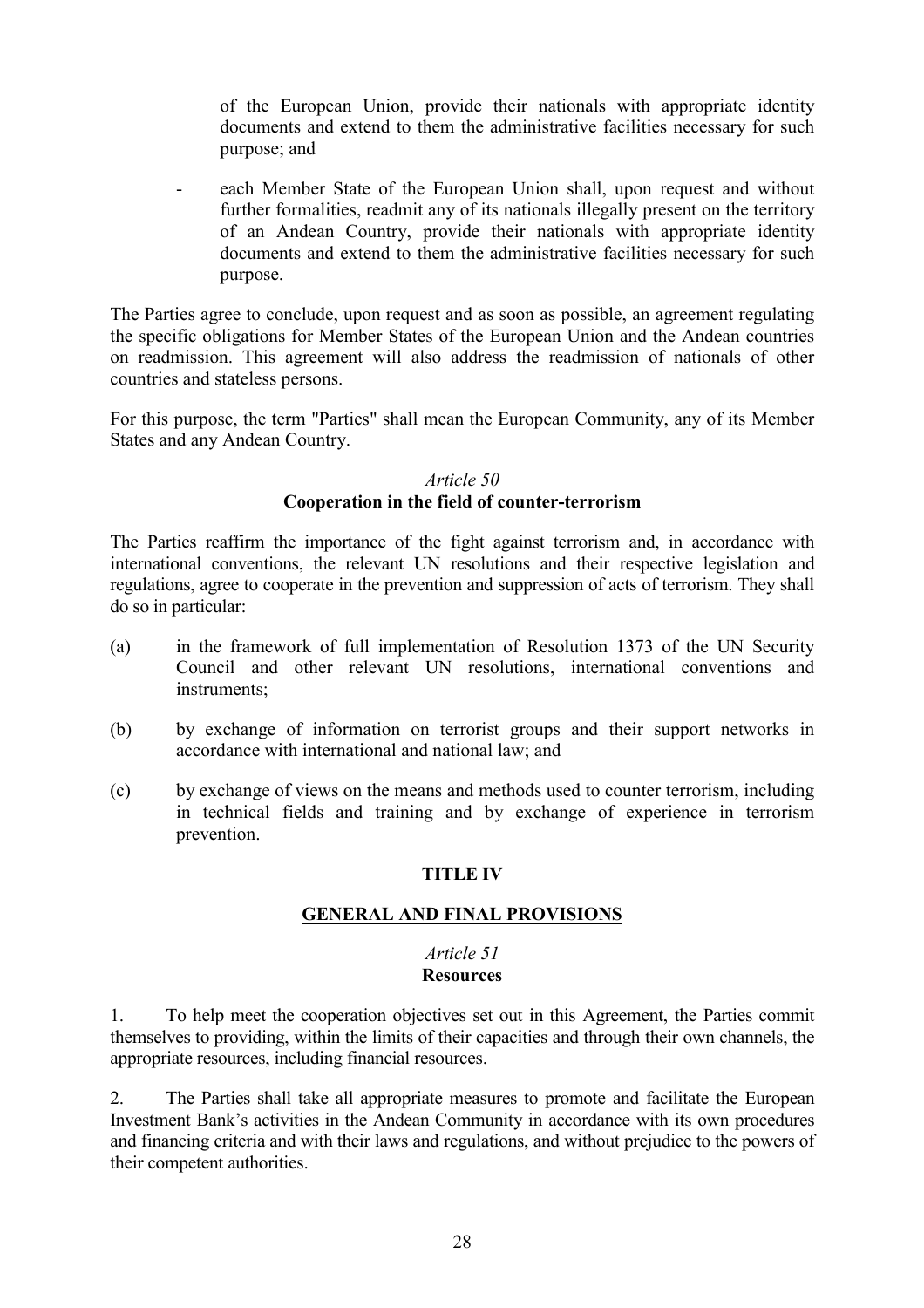3. The Andean Community and its Member Countries shall grant facilities and guarantees to European Community experts and exoneration of taxes on imports for cooperation activities, in accordance with the Framework Conventions signed between the European Community and each Andean country.

# *Article 52* **Institutional framework**

1. The Parties agree to retain the Joint Committee established pursuant to the 1983 Andean Community Cooperation Agreement and retained by the 1993 Framework Cooperation Agreement. This Committee shall meet alternatively in the European Union and the Andean Community at senior official level. The agenda for the Joint Committee meetings shall be set by mutual agreement. The Committee shall itself establish provisions concerning the frequency of its meetings, chairmanship and other issues that may arise, including, as appropriate, the creation of subcommittees.

2. The Joint Committee shall be responsible for the general implementation of the agreement. It shall also discuss any question affecting economic relations between the Parties, including sanitary and phytosanitary issues, including with individual Member Countries of the Andean Community.

3. A Joint Consultative Committee to assist the Joint Committee to promote dialogue with economic and social organisations of organised civil society shall be established.

4. The Parties encourage the European Parliament and Parlandino to establish an Interparliamentarian Committee, within the framework of this Agreement, in accordance with past practice.

# *Article 53*

# **Definition of the Parties**

Without prejudice to Article 49, for the purposes of this Agreement, "the Parties" shall mean the Community, its Member States or the Community and its Member States, within their respective areas of competence, as derived from the Treaty establishing the European Community, on the one hand, and the Andean Community, its Member Countries or the Andean Community and its Member Countries, on the other, in accordance with their respective spheres of competence. The Agreement shall also apply to measures taken by any State, regional or local authorities within the territories of the Parties.

## *Article 54* **Entry into force**

1. This Agreement shall enter into force on the first day of the month following that in which the Parties notify each other of completion of the procedures necessary for this purpose.

2. Notifications shall be sent to the Secretary General of the Council of the European Union and the Secretary General of the Andean Community, who shall be the depositories of this Agreement.

3. From the date of its entry into force in accordance with paragraph 1, this Agreement shall replace the Framework Cooperation Agreement of 1993 and the Rome Joint Declaration on Political Dialogue of 1996.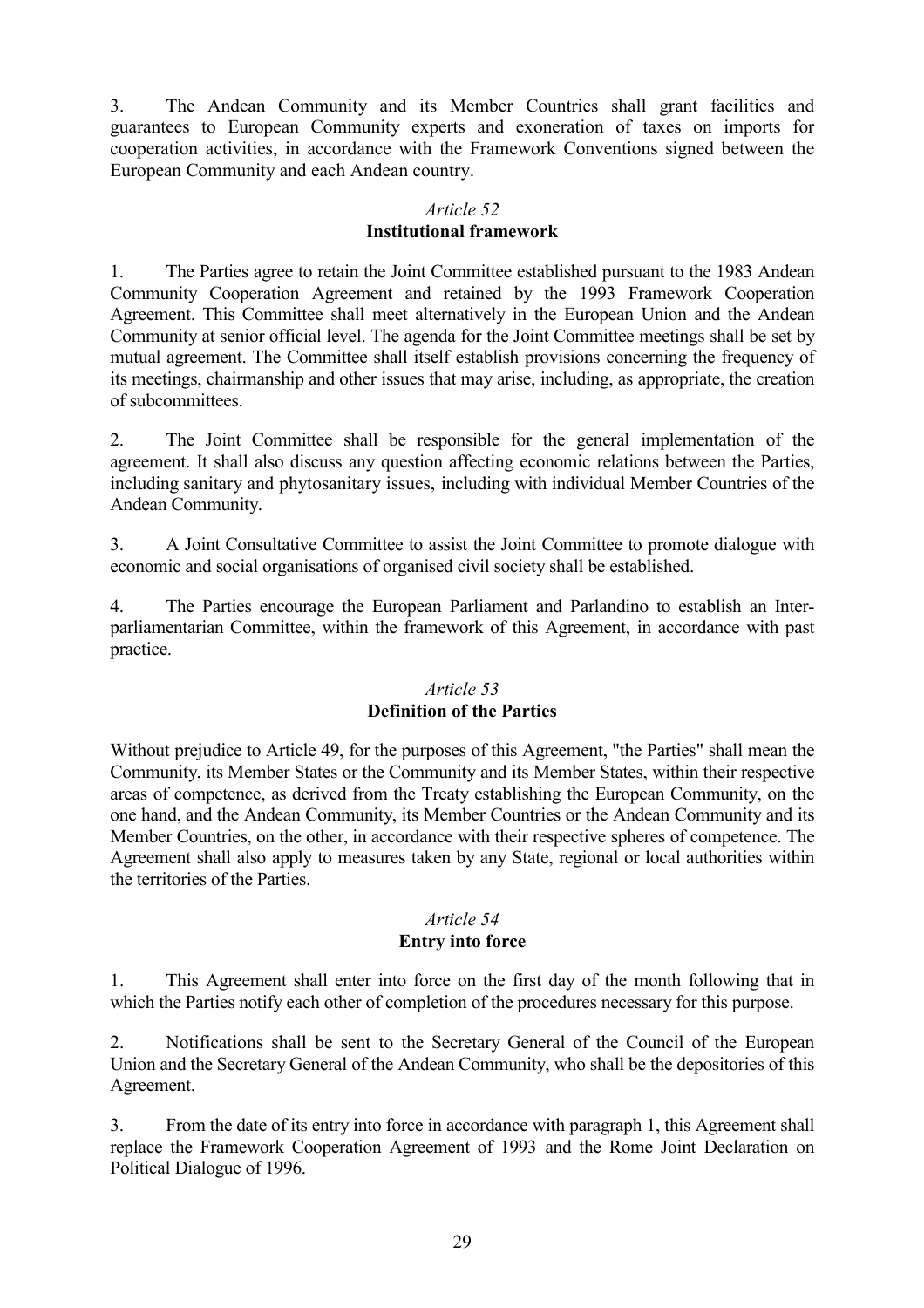#### *Article 55* **Duration**

1. This Agreement shall be valid indefinitely.

2. Either Party may give written notice to the other of its intention to terminate this Agreement.

3. Termination shall take effect six months after notification to the other Party.

# *Article 56* **Fulfilment of obligations**

1. The Parties shall adopt any general or specific measures required for them to fulfil their obligations under this Agreement and shall ensure that they comply with the objectives laid down in this Agreement.

2. Where one of the Parties considers that the other Party has failed to fulfil an obligation under this Agreement it may take appropriate measures. Before doing so, it must supply the Joint Committee within 30 days with all the relevant information required for a thorough examination of the situation with a view to seeking a solution acceptable to the Parties.

In this selection of measures, priority must be given to those measures which least disturb the functioning of this Agreement. These measures shall be notified immediately to the Joint Committee and shall be the subject of consultations in the Committee if the other Party so requests.

3. By way of derogation from paragraph 2, any Party may immediately take appropriate measures in accordance with international law in the event of:

- (a) termination of this Agreement not sanctioned by the general rules of international law;
- (b) violation by the other Party of the essential elements of this Agreement referred to in Article 1(1).

The other Party may ask for an urgent meeting to be called to bring the Parties together within 15 days for a thorough examination of the situation with a view to seeking a solution acceptable to the Parties.

## *Article 57* **Future developments**

1. The Parties may mutually agree to extend this Agreement with the aim of broadening and supplementing its scope in accordance with their respective legislation, by concluding agreements on specific sectors or activities in the light of the experience gained during its implementation.

2. As regards the implementation of this Agreement, either Party may make suggestions designed to expand cooperation in all areas, taking into account the experience acquired during the implementation thereof.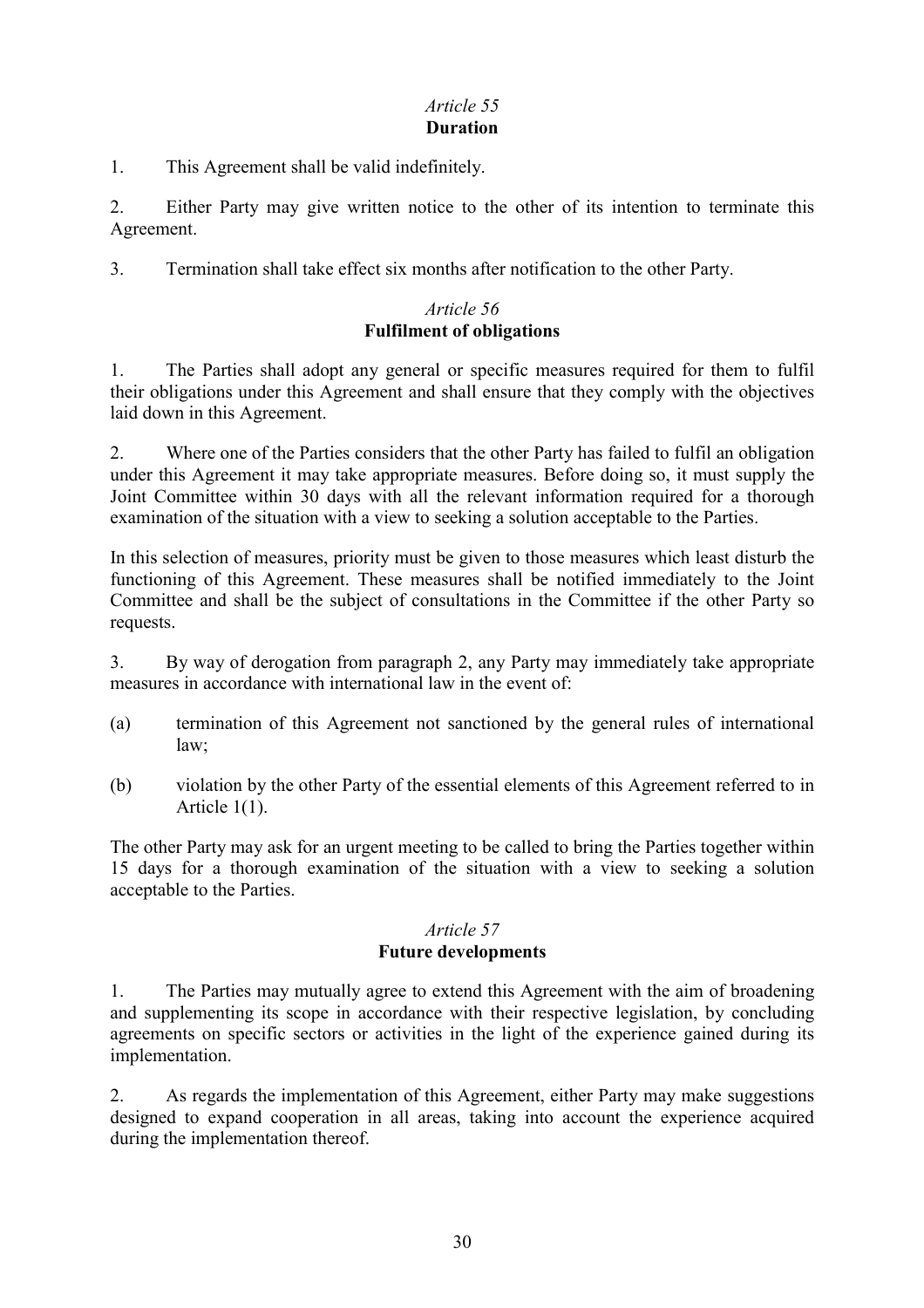3. No opportunities for cooperation shall be ruled out in advance. The Parties may use the Joint Committee to explore practical possibilities for cooperation in their mutual interest.

## *Article 58*

## **Data protection**

The Parties agree that data protection shall be guaranteed in all areas where personal data are exchanged.

The Parties agree to accord a high level of protection to the processing of personal and other data, compatible with the highest international standards.

## *Article 59* **Territorial application**

This Agreement shall apply, on the one hand, to the territories in which the Treaty establishing the European Community is applied and under the conditions laid down in that Treaty, and, on the other hand, to the territories of the Andean Community and its Member countries (Bolivia, Colombia, Ecuador, Peru and Venezuela).

#### *Article 60* Authentic texts

This Agreement is drawn up in duplicate in the Danish, Dutch, English, Finnish, French, German, Greek, Italian, Portuguese, Spanish and Swedish languages, each of these texts being equally authentic.